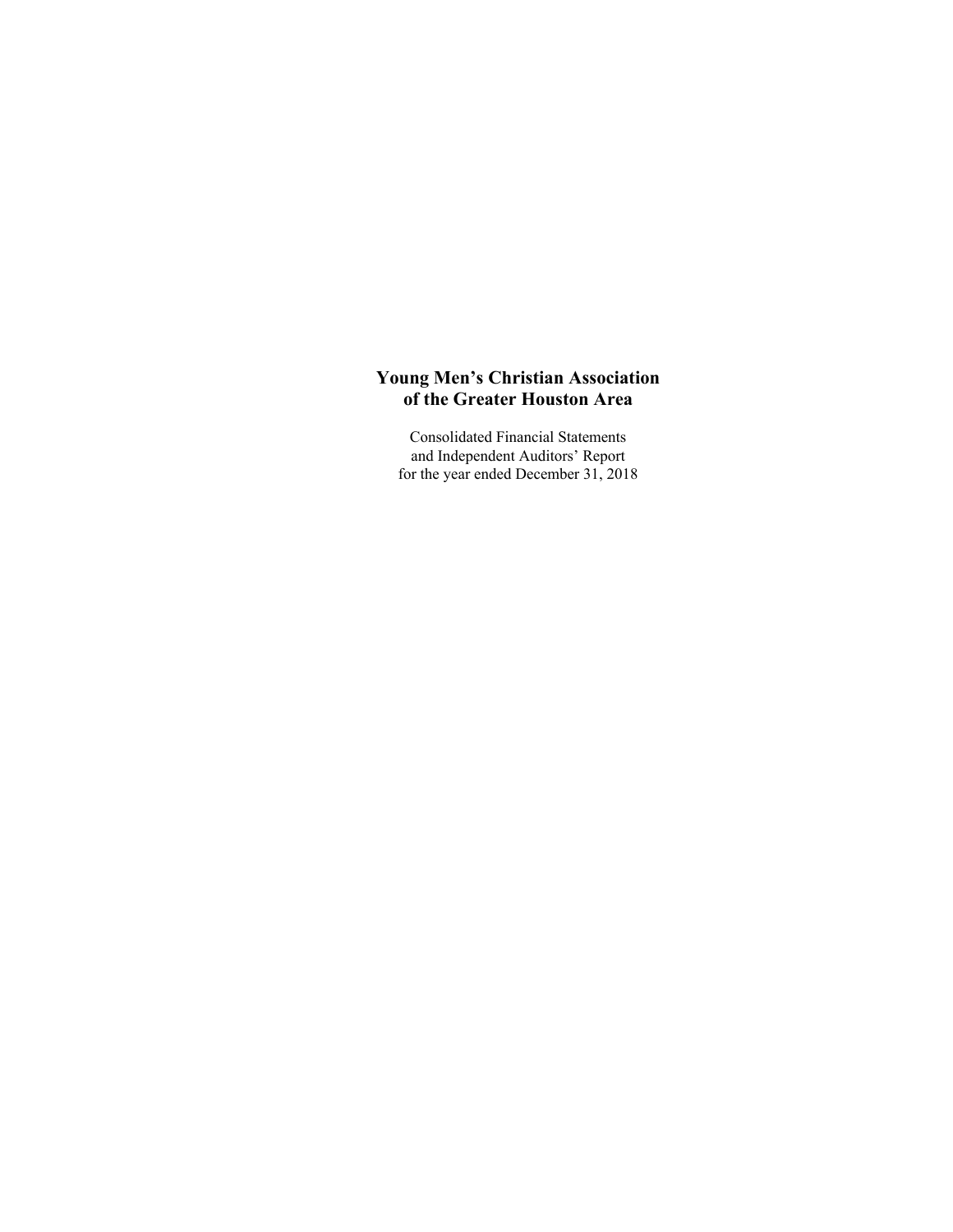Table of Contents

|                                                                                    | Page |
|------------------------------------------------------------------------------------|------|
| <b>Independent Auditors' Report</b>                                                | 1    |
| <b>Financial Statements:</b>                                                       |      |
| Consolidated Statement of Financial Position as of December 31, 2018               | 3    |
| Consolidated Statement of Activities for the year ended December 31, 2018          | 4    |
| Consolidated Statement of Functional Expenses for the year ended December 31, 2018 | 5    |
| Consolidated Statement of Cash Flows for the year ended December 31, 2018          | 6    |
| Notes to Consolidated Financial Statements for the year ended December 31, 2018    | 7    |
| <b>Supplementary Information:</b>                                                  |      |
| Consolidating Statement of Financial Position as of December 31, 2018              | 19   |
| Consolidating Statement of Activities for the year ended December 31, 2018         | 20   |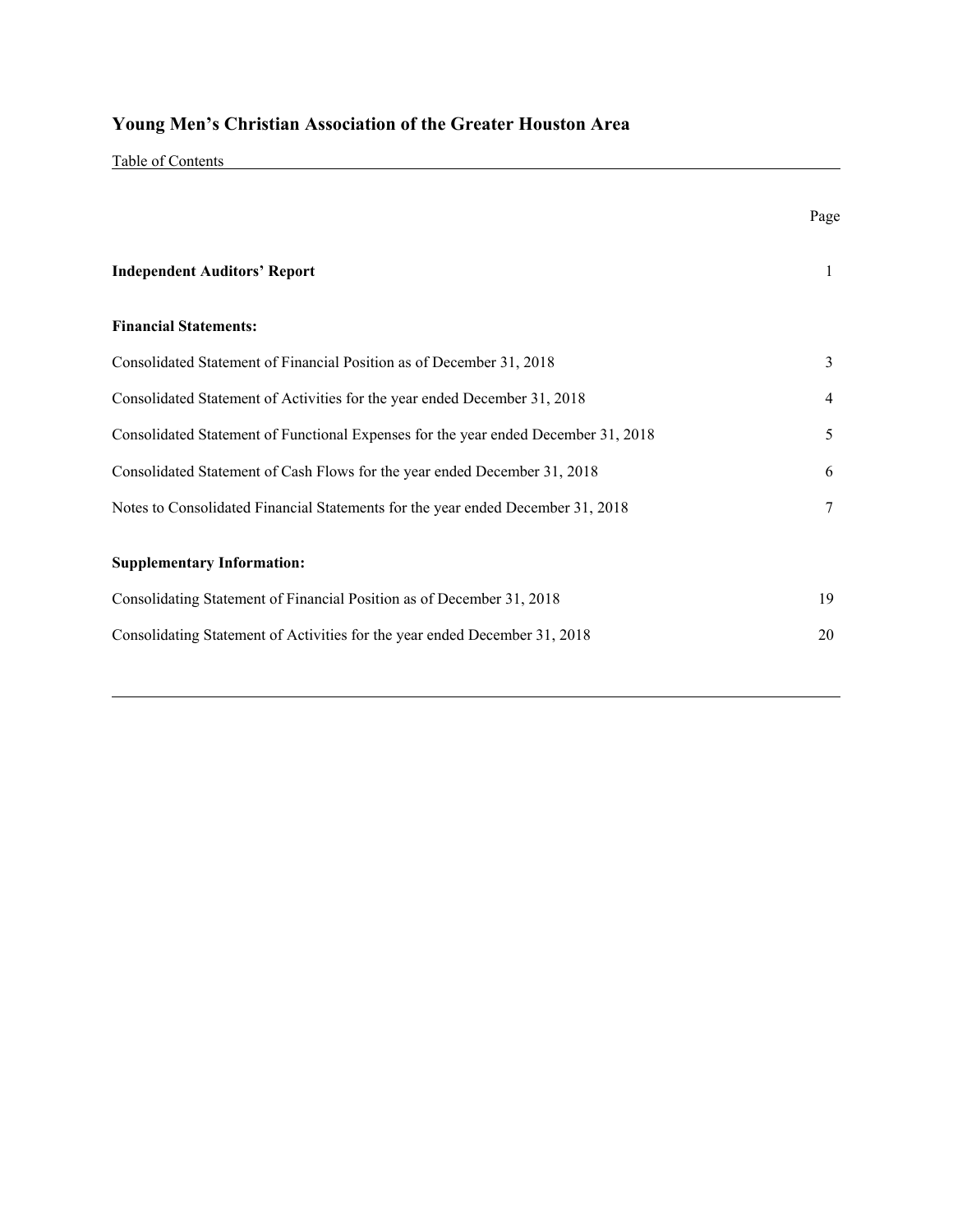

#### **Independent Auditors' Report**

To the Board of Directors of Young Men's Christian Association of the Greater Houston Area:

#### **Report on the Financial Statements**

We have audited the accompanying financial statements of Young Men's Christian Association of the Greater Houston Area (the YMCA) and its affiliate, YMCA of the Greater Houston Area Endowment Foundation (collectively the Association), which comprise the consolidated statement of financial position as of December 31, 2018 the related consolidated statements of activities, of functional expenses, and of cash flows for the year then ended, and the related notes to the financial statements.

#### *Management's Responsibility for the Financial Statements*

Management is responsible for the preparation and fair presentation of these financial statements in accordance with accounting principles generally accepted in the United States of America; this includes the design, implementation, and maintenance of internal control relevant to the preparation and fair presentation of financial statements that are free from material misstatement, whether due to fraud or error.

#### *Auditors' Responsibility*

Our responsibility is to express an opinion on these financial statements based on our audit. We conducted our audit in accordance with auditing standards generally accepted in the United States of America and the standards applicable to financial audits contained in *Government Auditing Standards,* issued by the Comptroller General of the United States. Those standards require that we plan and perform our audit to obtain reasonable assurance about whether the financial statements are free from material misstatement.

An audit involves performing procedures to obtain audit evidence about the amounts and disclosures in the financial statements. The procedures selected depend on the auditors' judgment, including the assessment of the risks of material misstatement of the financial statements, whether due to fraud or error. In making those risk assessments, the auditor considers internal control relevant to the entity's preparation and fair presentation of the financial statements in order to design audit procedures that are appropriate in the circumstances, but not for the purpose of expressing an opinion on the effectiveness of the entity's internal control. Accordingly, we express no such opinion. An audit also includes evaluating the appropriateness of accounting policies used and the reasonableness of significant accounting estimates made by management, as well as evaluating the overall presentation of the financial statements.

We believe that the audit evidence we have obtained is sufficient and appropriate to provide a basis for our audit opinion.

#### *Opinion*

In our opinion, the financial statements referred to above present fairly, in all material respects, the consolidated financial position of the Association as of December 31, 2018 and the changes in its net assets and its cash flows for the year then ended in accordance with accounting principles generally accepted in the United States of America.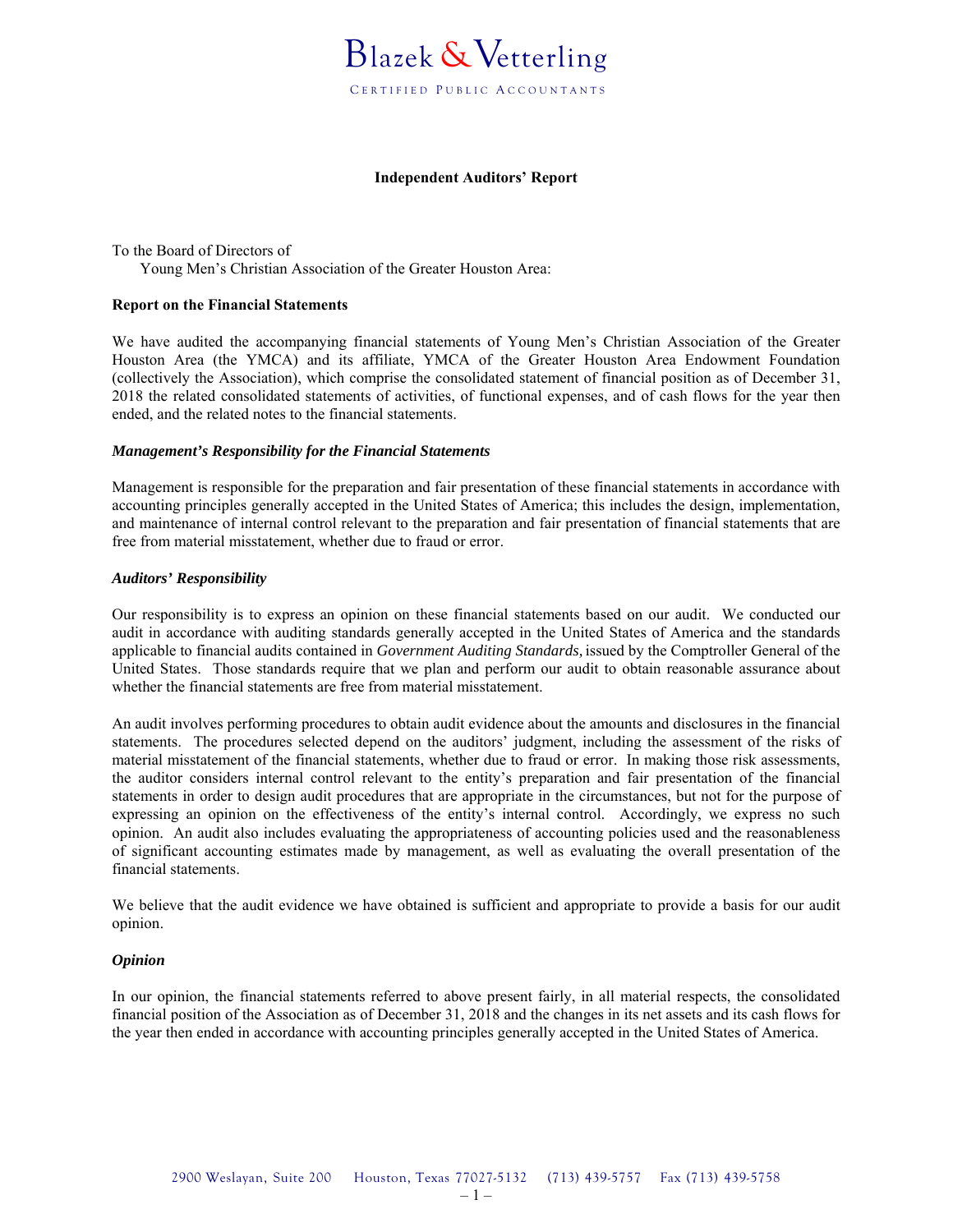#### *Adoption of New Accounting Standard*

As discussed in Note 2 to the financial statements, the Association adopted the amendments of three Accounting Standards Update as of and for the year ended December 31, 2018. Our opinion is not modified with respect to this matter.

#### *Supplementary Information*

Our audit was conducted for the purpose of forming an opinion on the financial statements as a whole. The accompanying supplementary information included in the consolidating statement of financial position as of December 31, 2018 and consolidating statement of activities for the year ended December 31, 2018 is presented for purposes of additional analysis and is not a required part of the financial statements. Such information is the responsibility of management and was derived from and relates directly to the underlying accounting and other records used to prepare the financial statements. The information has been subjected to the auditing procedures applied in the audit of the financial statements and certain additional procedures, including comparing and reconciling such information directly to the underlying accounting and other records used to prepare the financial statements or to the financial statements themselves, and other additional procedures in accordance with auditing standards generally accepted in the United States of America. In our opinion, the information is fairly stated, in all material respects, in relation to the financial statements as a whole.

### **Report Required by Government Auditing Standards**

In accordance with *Government Auditing Standards*, we have also issued our report dated April 2, 2019 on our consideration of the Association's internal control over financial reporting and on our tests of its compliance with certain provisions of laws, regulations, contracts, and grant agreements and other matters. The purpose of that report is solely to describe the scope of our testing of internal control over financial reporting and compliance and the results of that testing, and not to provide an opinion on the effectiveness of the Association's internal control over financial reporting or on compliance. That report is an integral part of an audit performed in accordance with *Government Auditing Standards* in considering the Association's internal control over financial reporting and compliance.

Blazek & Vetterling

April 2, 2019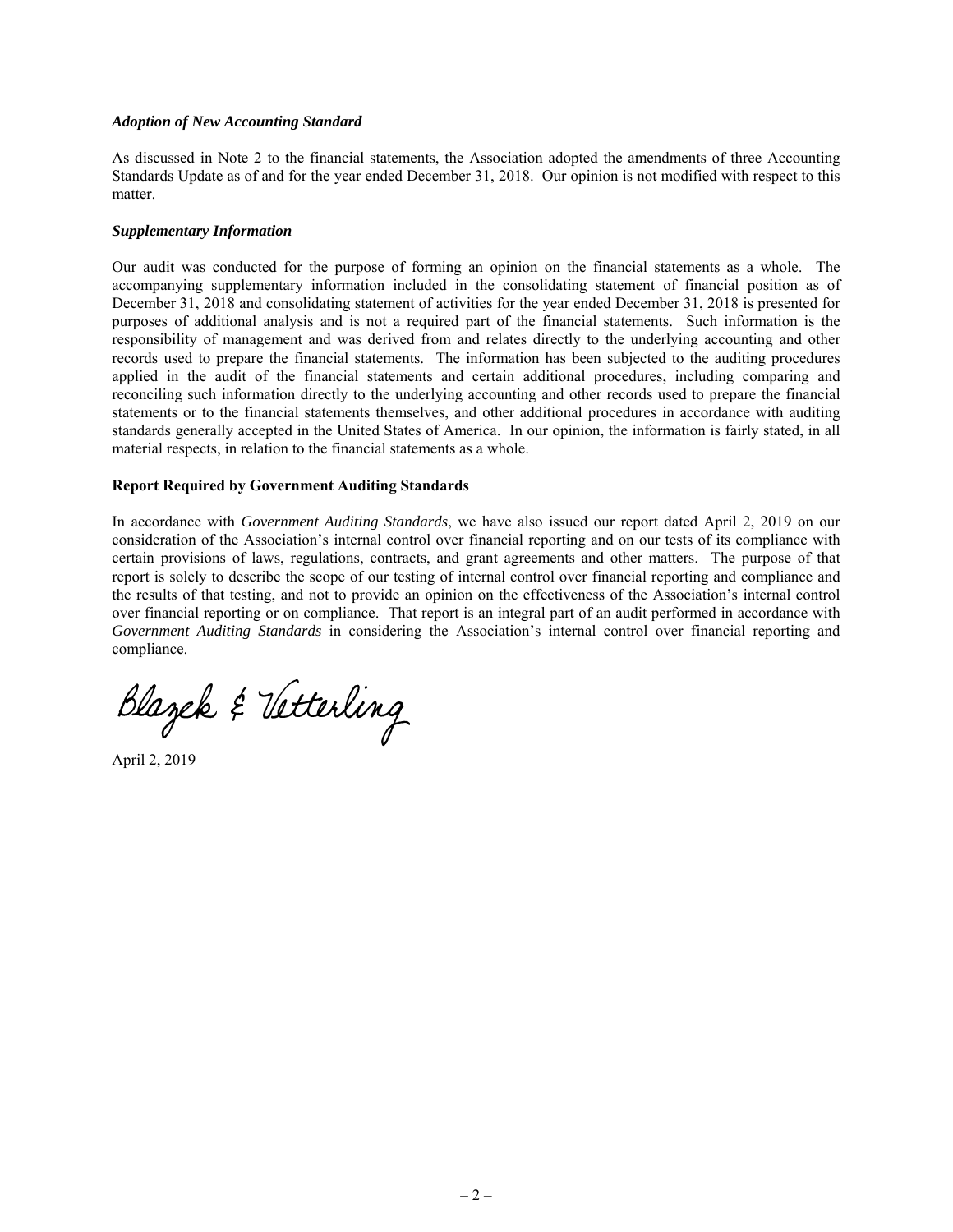Consolidated Statement of Financial Position as of December 31, 2018

## ASSETS

| Cash                                              | \$<br>1,936,494 |
|---------------------------------------------------|-----------------|
| Accounts receivable from contracts with customers | 599,902         |
| Interest receivable                               | 248,241         |
| Contributions receivable, net (Note 4)            | 9,887,383       |
| Prepaid expenses and other assets                 | 1,532,018       |
| Land and buildings held for sale                  | 1,526,660       |
| Investments ( <i>Notes</i> 5, 6, and $11$ )       | 62,628,940      |
| Bond proceeds held in trust (Note 11)             | 5,670,000       |
| Right to use facilities (Note 7)                  | 3,437,281       |
| Derivative agreements (Notes 6 and 10)            | 62.986          |
| Property and equipment, net (Note 8)              | 238,772,851     |
| <b>TOTAL ASSETS</b>                               | \$326,302,756   |

## LIABILITIES AND NET ASSETS

| Liabilities:                                  |                 |
|-----------------------------------------------|-----------------|
| Accounts payable                              | \$<br>3,522,155 |
| Grant reversion payable                       | 1,212,502       |
| Construction payable                          | 5,151,409       |
| Accrued expenses                              | 2,439,294       |
| Capital lease payable (Note 9)                | 3,339,735       |
| Contract liabilities                          | 1,426,216       |
| Bonds payable, net (Note 11)                  | 131,720,564     |
| <b>Total liabilities</b>                      | 148,811,875     |
| Commitments (Notes 8 and 17)                  |                 |
| Net assets:                                   |                 |
| Without donor restrictions ( <i>Note 12</i> ) | 158,977,355     |
| With donor restrictions ( <i>Note 13</i> )    | 18,513,526      |
| Total net assets                              | 177,490,881     |
| TOTAL LIABILITIES AND NET ASSETS              | \$326,302,756   |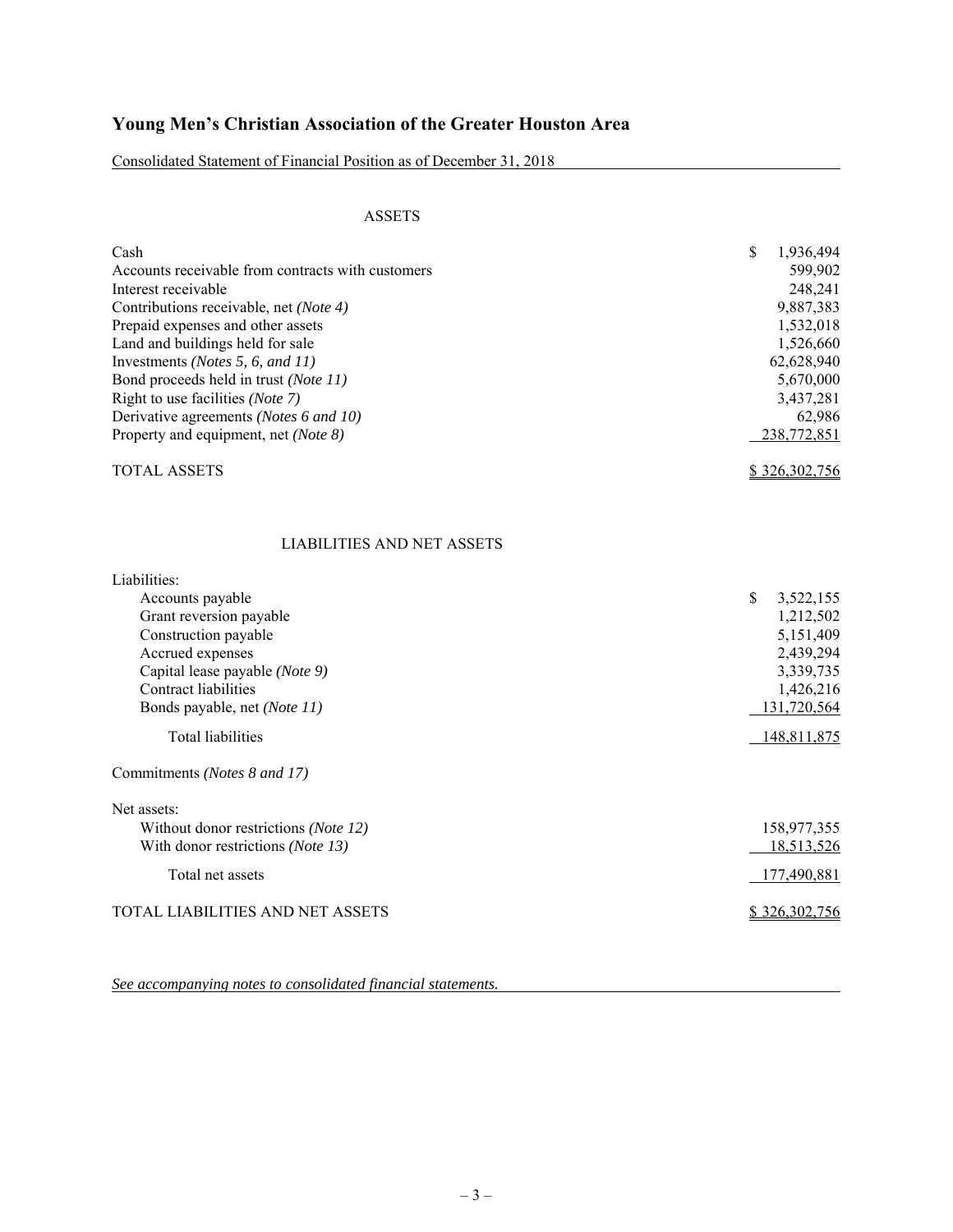Consolidated Statement of Activities for the year ended December 31, 2018

|                                                    | WITHOUT DONOR<br><b>RESTRICTIONS</b> | WITH DONOR<br><b>RESTRICTIONS</b> | <b>TOTAL</b>       |
|----------------------------------------------------|--------------------------------------|-----------------------------------|--------------------|
| <b>OPERATING REVENUE:</b>                          |                                      |                                   |                    |
| Contracts with customers:                          |                                      |                                   |                    |
| Membership fees                                    | \$<br>54,915,659                     |                                   | \$<br>54,915,659   |
| Program fees                                       | 33,997,731                           |                                   | 33,997,731         |
| Other contract services                            | 2,210,010                            |                                   | 2,210,010          |
| Contributions:                                     |                                      |                                   |                    |
| Contributions                                      | 2,986,325                            | 12,069,757<br>S.                  | 15,056,082         |
| Government contributions (Note 15)                 |                                      | 13,340,513                        | 13,340,513         |
| In-kind contributions                              | 88,989                               | 7,666,397                         | 7,755,386          |
| United Way contribution                            | 2,806,277                            |                                   | 2,806,277          |
| Special events                                     | 1,135,866                            |                                   | 1,135,866          |
| Direct donor benefit costs                         | (445, 846)                           |                                   | (445, 846)         |
| Net investment return                              | 15,619                               | (124,099)                         | (108, 480)         |
| Net gain on sale of property and equipment         | 3,639,602                            |                                   | 3,639,602          |
| Other income                                       | 409,201                              |                                   | 409,201            |
| Total operating revenue                            | 101,759,433                          | 32,952,568                        | 134,712,001        |
| Net assets released from restrictions:             |                                      |                                   |                    |
| Capital expenditures                               | 29,915                               | (29, 915)                         |                    |
| Expenditure for program purposes                   | 19,938,605                           | (19,938,605)                      |                    |
| Expiration of time restrictions                    | 1,852,615                            | (1,852,615)                       |                    |
| Total                                              | 123,580,568                          | 11,131,433                        | 134,712,001        |
| <b>OPERATING EXPENSES:</b>                         |                                      |                                   |                    |
| Program services:                                  |                                      |                                   |                    |
| Healthy Living                                     | 52,381,120                           |                                   | 52,381,120         |
| Youth Development                                  | 37,227,784                           |                                   | 37,227,784         |
| Social Responsibility                              | 18,358,981                           |                                   | 18,358,981         |
|                                                    |                                      |                                   |                    |
| Total program services                             | 107,967,885                          |                                   | 107,967,885        |
| Management and general                             | 13,668,490                           |                                   | 13,668,490         |
| Fundraising                                        | 2,200,043                            |                                   | 2,200,043          |
| Total operating expenses                           | 123,836,418                          |                                   | 123,836,418        |
| Changes in net assets from operating activities    | (255, 850)                           | 11,131,433                        | 10,875,583         |
| Change in value of derivative agreements (Note 10) | 405,215                              |                                   | 405,215            |
| Net results of involuntary conversion (Note 18)    | 6,931,150                            |                                   | 6,931,150          |
|                                                    |                                      |                                   |                    |
| <b>CHANGES IN NET ASSETS</b>                       | 7,080,515                            | 11,131,433                        | 18,211,948         |
| Net assets, beginning of year                      | 151,896,840                          | 7,382,093                         | <u>159,278,933</u> |
| Net assets, end of year                            | \$158,977,355                        | 18,513,526                        | \$177,490,881      |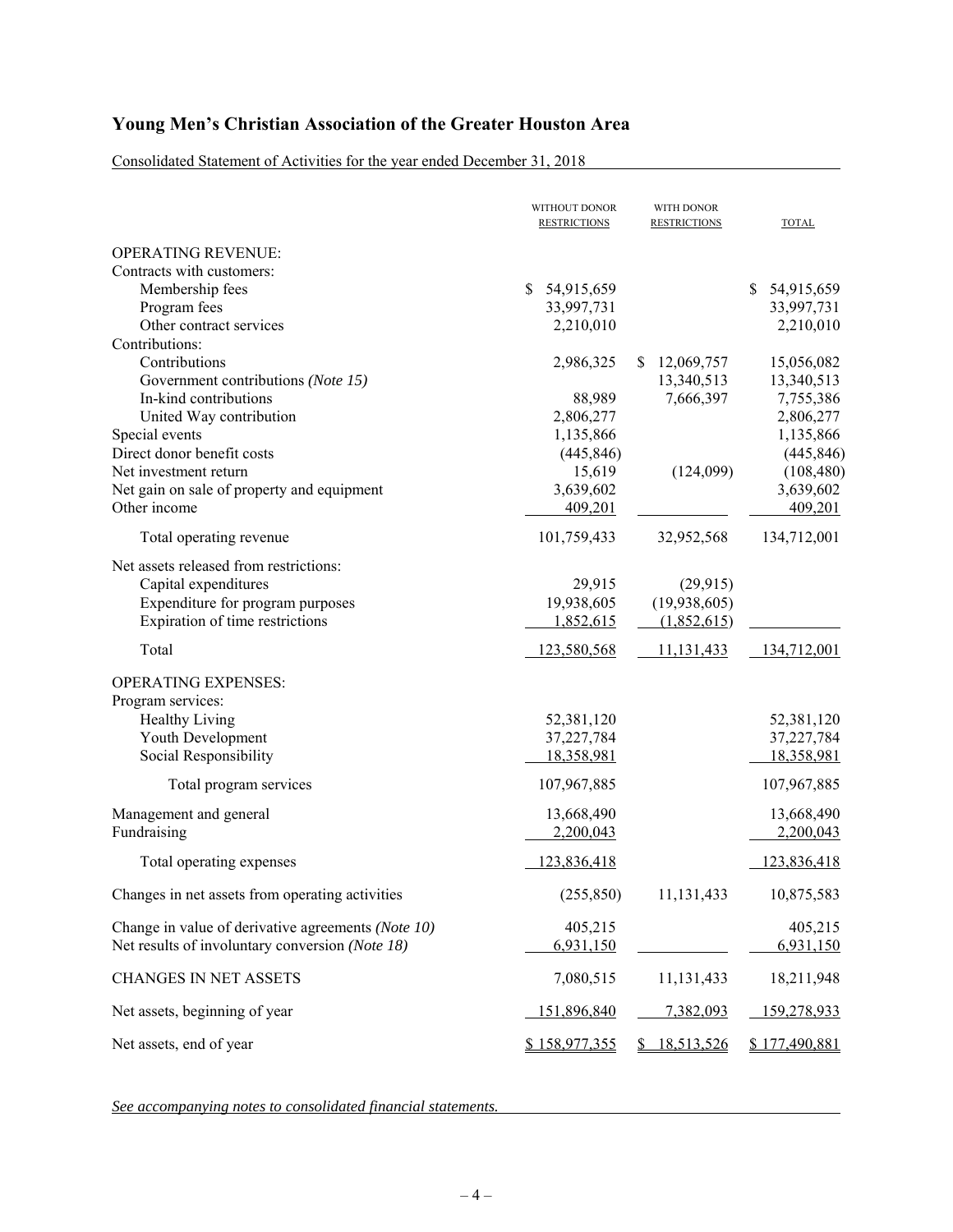## Consolidated Statement of Functional Expenses for the year ended December 31, 2018

| <b>EXPENSES</b>                             | <b>HEALTHY</b><br><b>LIVING</b> |    | YOUTH<br>DEVELOPMENT |    | <b>SOCIAL</b><br><b>RESPONSIBILITY</b> |              | <b>TOTAL</b><br><b>PROGRAM</b><br><b>SERVICES</b> |    | MANAGEMENT<br><b>AND</b><br><b>GENERAL</b> |    | <b>FUNDRAISING</b> | <b>TOTAL</b>  |
|---------------------------------------------|---------------------------------|----|----------------------|----|----------------------------------------|--------------|---------------------------------------------------|----|--------------------------------------------|----|--------------------|---------------|
| Salaries, related taxes, and benefits       | 22,939,354                      | -S | 23,219,875           | -S | 7,118,469                              | <sup>S</sup> | 53,277,698 \$                                     |    | 6,794,661                                  | -S | 1,338,236          | 61,410,595    |
| Occupancy                                   | 11,791,566                      |    | 2,410,645            |    | 601,300                                |              | 14,803,511                                        |    | 1,019,363                                  |    | 32,540             | 15,855,414    |
| Depreciation                                | 8,234,233                       |    | 980,401              |    | 33,950                                 |              | 9,248,584                                         |    | 499,903                                    |    | 19,536             | 9,768,023     |
| Supplies                                    | 1,901,099                       |    | 6,763,797            |    | 520,063                                |              | 9,184,959                                         |    | 71,671                                     |    | 37,787             | 9,294,417     |
| Allocations to service providers            |                                 |    |                      |    | 6,918,414                              |              | 6,918,414                                         |    |                                            |    |                    | 6,918,414     |
| Interest expense and other bond costs       | 3,252,071                       |    | 1,250,796            |    | 500,319                                |              | 5,003,186                                         |    | 545,862                                    |    |                    | 5,549,048     |
| Professional fees and contract services     | 1,488,967                       |    | 1,186,303            |    | 336,150                                |              | 3,011,420                                         |    | 1,652,808                                  |    | 380,842            | 5,045,070     |
| Communications                              | 1,079,981                       |    | 94,486               |    | 17,185                                 |              | 1,191,652                                         |    | 990,542                                    |    | 231,807            | 2,414,001     |
| Travel and transportation                   | 212,209                         |    | 832,876              |    | 389,368                                |              | 1,434,453                                         |    | 303,915                                    |    | 56,071             | 1,794,439     |
| Specific assistance to individuals          |                                 |    |                      |    | 1,630,729                              |              | 1,630,729                                         |    |                                            |    |                    | 1,630,729     |
| Printing, publication, and promotion        | 188,782                         |    | 51,757               |    | 38,909                                 |              | 279,448                                           |    | 971,398                                    |    | 842                | 1,251,688     |
| Equipment rental and maintenance            | 475,861                         |    | 48,401               |    | 19,661                                 |              | 543,923                                           |    | 294,565                                    |    |                    | 838,488       |
| Membership dues                             | 622,480                         |    | 462                  |    | 5,517                                  |              | 628,459                                           |    | 74,158                                     |    | 24,868             | 727,485       |
| Camping activity costs                      |                                 |    | 325,736              |    | 220,005                                |              | 545,741                                           |    |                                            |    |                    | 545,741       |
| Professional development and staff training | 47,606                          |    | 57,171               |    | 8,942                                  |              | 113,719                                           |    | 326,397                                    |    | 1,226              | 441,342       |
| Conferences, conventions, and meetings      | 58,429                          |    | 2,428                |    |                                        |              | 60,857                                            |    | 37,408                                     |    | 72,990             | 171,255       |
| Contribution to City of Houston             | 76,297                          |    |                      |    |                                        |              | 76,297                                            |    |                                            |    |                    | 76,297        |
| Other                                       | 12,185                          |    | 2,650                |    |                                        |              | 14,835                                            |    | 85,839                                     |    | 3,298              | 103,972       |
| Total expenses                              | 52,381,120                      |    | 37,227,784           |    | 18,358,981                             |              | \$107,967,885                                     | S. | 13,668,490                                 |    | 2,200,043          | 123,836,418   |
| Expenses on involuntary conversion          |                                 |    |                      |    |                                        |              |                                                   |    |                                            |    |                    | 1,070,138     |
| Direct donor benefit costs                  |                                 |    |                      |    |                                        |              |                                                   |    |                                            |    |                    | 445,846       |
| Total                                       |                                 |    |                      |    |                                        |              |                                                   |    |                                            |    |                    | \$125,352,402 |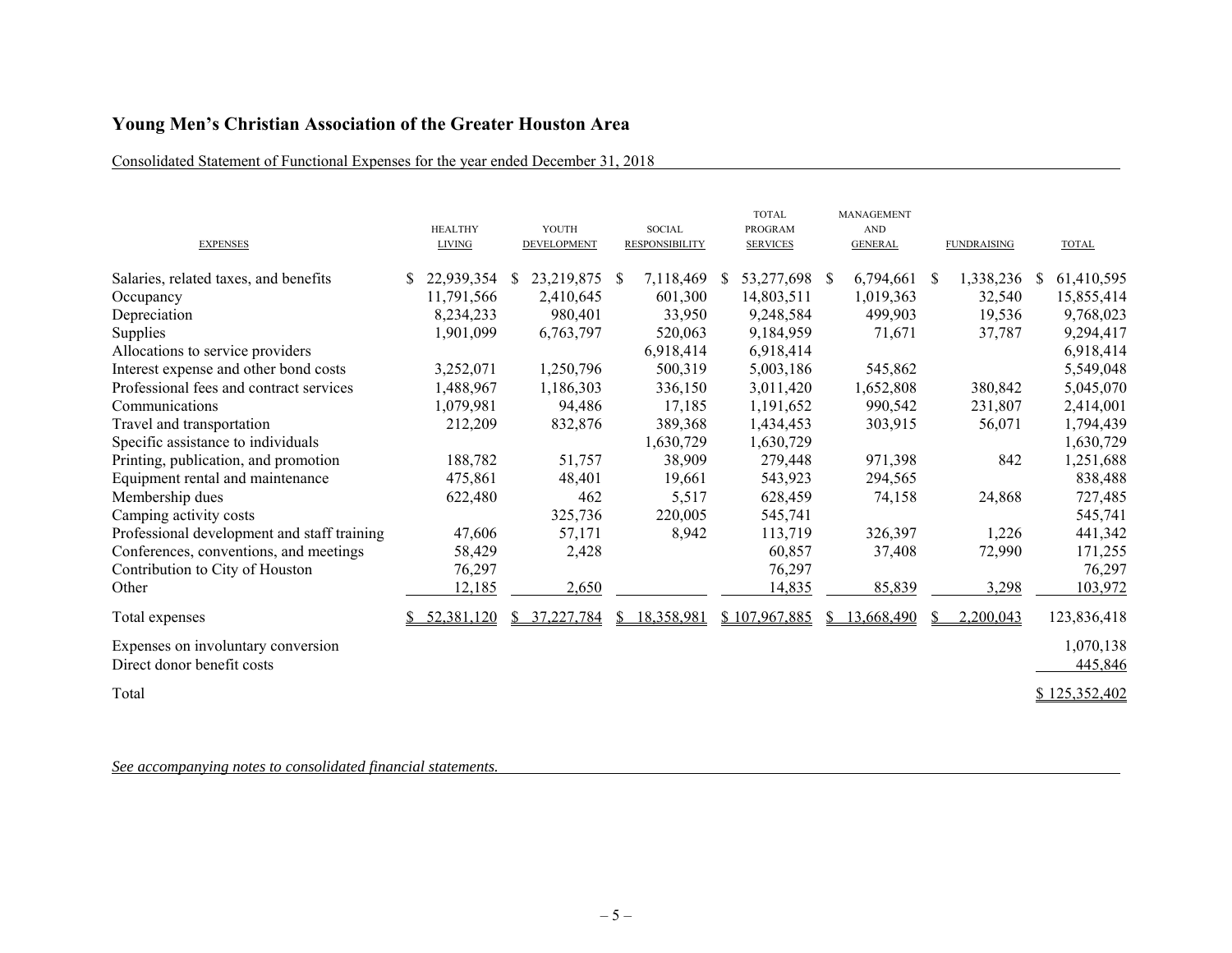| Consolidated Statement of Cash Flows for the year ended December 31, 2018 |
|---------------------------------------------------------------------------|
|---------------------------------------------------------------------------|

| CASH FLOWS FROM OPERATING ACTIVITIES:                                               |                          |
|-------------------------------------------------------------------------------------|--------------------------|
| Changes in net assets                                                               | \$<br>18,211,948         |
| Adjustments to reconcile changes in net assets to net cash                          |                          |
| provided by operating activities:                                                   |                          |
| Contributions restricted for building construction                                  | (10,745,409)             |
| Net realized and unrealized loss on investments                                     | 1,825,646                |
| Net gain on sale of property and equipment                                          | (3,639,602)              |
| Contribution of property to City of Houston                                         | 76,297                   |
| Depreciation                                                                        | 9,768,023                |
| Amortization of bond issuance costs and bond premium                                | (159, 541)               |
| Amortization of right to use facilities<br>Change in value of derivative agreements | 182,299                  |
| Net result of involuntary conversion                                                | (405,215)<br>(6,931,050) |
| Changes in operating assets and liabilities:                                        |                          |
| Accounts receivable from contracts with customers                                   | (111,718)                |
| Interest receivable                                                                 | 16,692                   |
| Contributions receivable                                                            | (442,898)                |
| Prepaid expenses and other assets                                                   | (831,777)                |
| Accounts payable and accrued expenses                                               | 97,117                   |
| Contract liabilities                                                                | (141,760)                |
| Split-interest agreement liabilities                                                | (124, 781)               |
| Net cash provided by operating activities                                           | 6,644,271                |
| CASH FLOWS FROM INVESTING ACTIVITIES:                                               |                          |
| Purchases of investments                                                            | (11,265,073)             |
| Proceeds from sale of investments                                                   | 18,071,422               |
| Net change in money market mutual funds held as investments                         | (8,198,475)              |
| Purchases of property and equipment                                                 | (20,773,567)             |
| Proceeds from sale of property and equipment                                        | 4,784,896                |
| Insurance proceeds for building construction and equipment, net                     | 6,931,050                |
| Net cash used by investing activities                                               | (10, 449, 747)           |
| CASH FLOWS FROM FINANCING ACTIVITIES:                                               |                          |
| Payments on bonds                                                                   | (4,550,000)              |
| Proceeds from contributions restricted for building construction                    | 6,397,479                |
| Payments on capital lease                                                           | (43,826)                 |
| Net cash provided by financing activities                                           | 1,803,653                |
| NET CHANGE IN CASH                                                                  | (2,001,823)              |
| Cash, beginning of year                                                             | 3,938,317                |
| Cash, end of year                                                                   | 1,936,494                |
|                                                                                     |                          |
| Supplemental disclosure of cash flow information:                                   |                          |
| Interest paid                                                                       | \$5,178,719              |
| Capital lease obligation for equipment                                              | \$3,383,561              |
| In-kind construction                                                                | \$3,299,855              |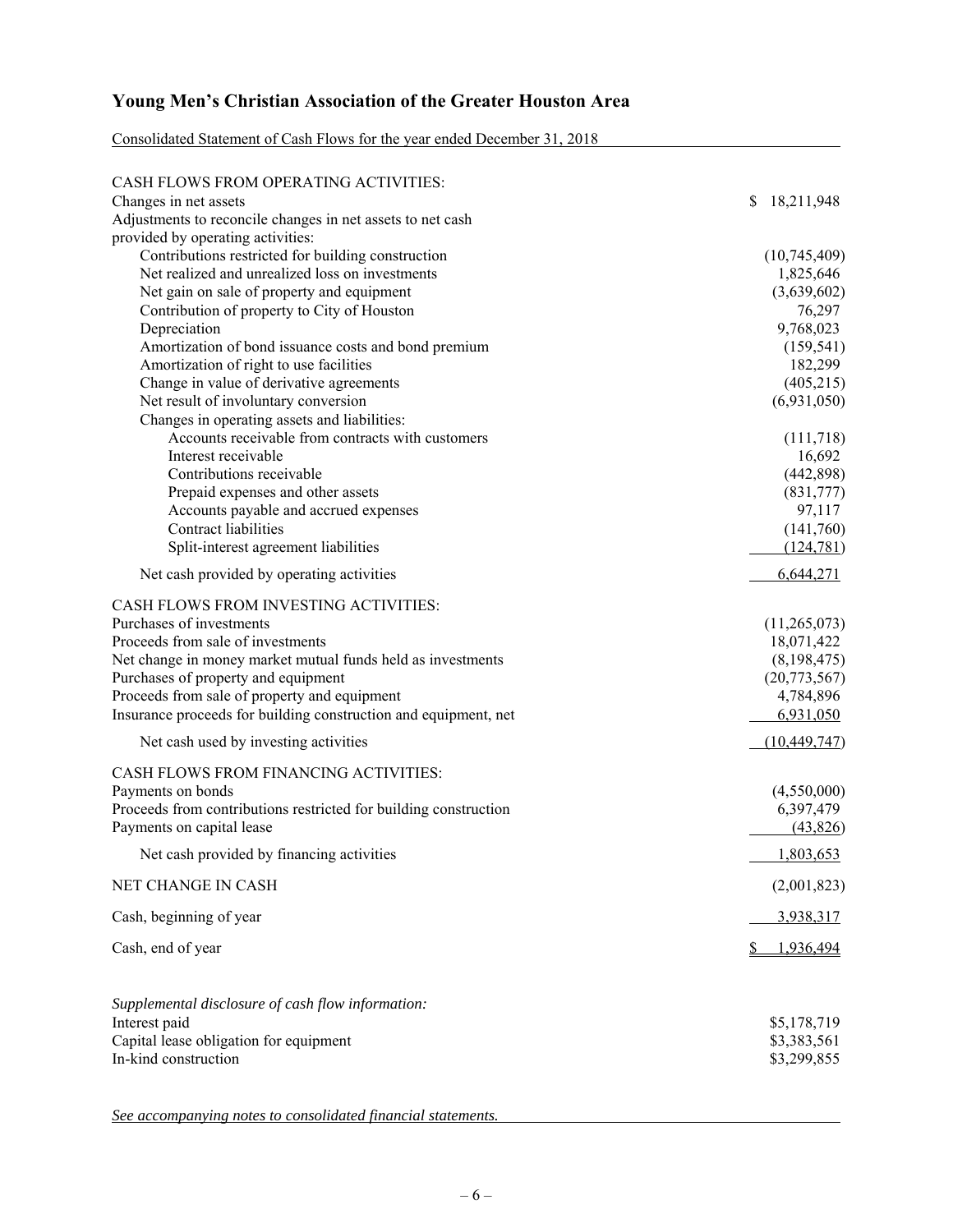Notes to Consolidated Financial Statements for the year ended December 31, 2018

## **NOTE 1 – ORGANIZATION AND SUMMARY OF SIGNIFICANT ACCOUNTING POLICIES**

Organization – Young Men's Christian Association of the Greater Houston Area (the YMCA) was founded in 1886 to put Judeo-Christian principles into practice through programs that build a healthy spirit, mind, and body for all. The YMCA seeks to promote its mission and core values by focusing on Healthy Living, Youth Development and Social Responsibility in programs conducted at 26 centers, 1 resident camp, 20 apartment outreach sites, and 200 childcare sites. The YMCA is committed to improving the quality of life through programs and services which provide opportunities for people to reach their highest potential, develop a positive attitude of self and others, appreciate good health and fitness, acquire a value system, and maintain spiritual awareness that manifests itself in our daily lives.

YMCA of the Greater Houston Area Endowment Foundation (the Foundation) was incorporated in 1997 to furnish assistance and support to the charitable and educational undertakings of the YMCA.

Basis of consolidation – These financial statements include the consolidated assets, liabilities, net assets and activities of the YMCA and the Foundation (collectively the Association). All balances and transactions between the consolidated entities have been eliminated.

Federal income tax status – The YMCA and the Foundation are exempt from federal income taxes under  $\S 501(c)(3)$ of the Internal Revenue Code. The YMCA is classified as a public charity under §509(a)(2). The Foundation is classified as a public charity under §509(a)(3) as a Type I supporting organization.

Cash concentration – Bank deposits exceed the federally insured limit per depositor per institution.

Accounts receivable from contracts with customers represents amounts due from exchange transactions when services are rendered. The Association reviews outstanding balances and determines collectability of its receivables based on past experience with its customers. The Association believes that all accounts receivable at December 31, 2018 will be fully collected. Accordingly, no allowance for doubtful accounts is required. The Association does not have any financing components associated with its receivables.

Contributions receivable that are expected to be collected within one year are reported at net realizable value. Amounts expected to be collected in future years are discounted to estimate the present value of future cash flows. Discounts are computed using risk-free interest rates applicable to the years in which the promises are received. Amortization of discounts is included in contribution revenue.

Allowance for contributions receivable – An allowance for contributions receivable is provided when it is believed balances may not be collected in full. It is the Association's policy to write off receivables against the allowance when management determines the receivable will not be collected. The amount of loss on contributions recognized each period and the resulting adequacy of the allowance at the end of each period is determined using a combination of historical loss experience and individual account-by-account analysis of contributions receivable balances. It is possible that management's estimate regarding collectability will change in the near term resulting in a change in the carrying value of contributions receivable.

Land and buildings held for sale is reported at the lower of cost or fair market value less cost to sell.

Investments are reported at fair value. Net investment return consists of interest and dividends, realized and unrealized gains and losses, net of external and direct internal investment expenses.

Derivative agreements – The YMCA utilizes interest rate swap agreements to hedge interest rate exposures on debt. Interest rate swap agreements are recognized as assets or liabilities at fair value in the consolidated statement of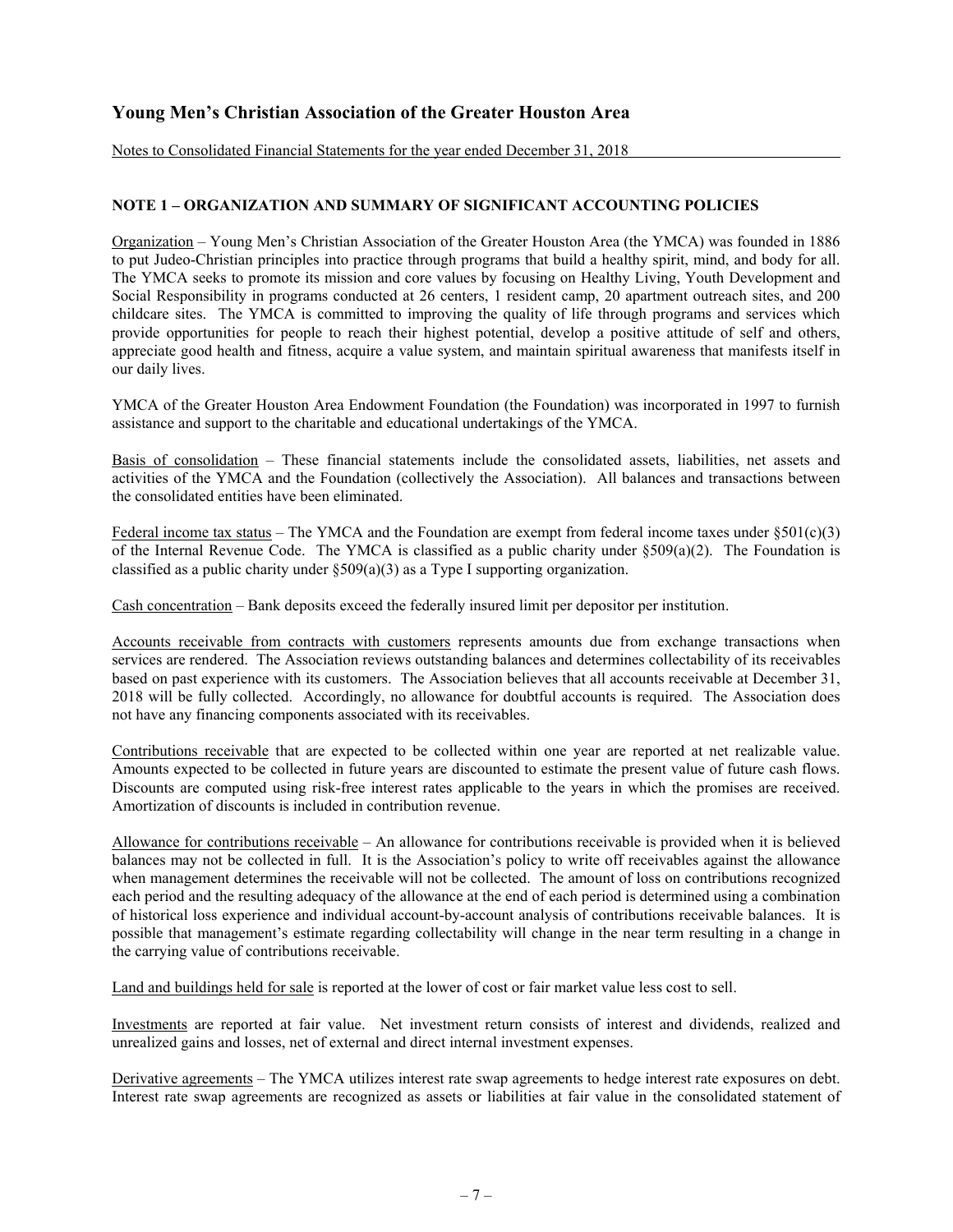financial position and changes in the fair value of the interest rate swap agreements are recognized as change in value of derivative agreements in the consolidated statement of activities.

Property and equipment are reported at cost if purchased or at fair value at the date of gift if donated. Depreciation is calculated using the straight-line method over estimated useful lives of 3 to 50 years. The YMCA capitalizes additions and improvements that have a tangible future economic life and a cost of more than \$5,000.

Contract liabilities include payments from contracts with customers in excess of revenue recognized. Contract liabilities at December 31, 2018 and 2017 were \$1,426,216 and \$1,567,976, respectively. Contract liabilities reflect current year deferred revenue and are expected to be recognized as revenue in the subsequent year.

Bond issuance costs represent costs incurred related to the issuance of debt and are amortized over the term of the debt. Unamortized bond issuance costs are reported along with the related debt.

Bond premium is the excess of net proceeds, after expenses, received upon issuance of debt over the amount repayable at its maturity. Unamortized premium costs are reported along with the related debt.

Net asset classification – Net assets, revenue, gains, and losses are classified based on the existence or absence of donor-imposed restrictions, as follows:

- *Net assets without donor restrictions* are not subject to donor-imposed restrictions even though their use may be limited in other respects such as by contract or board designation.
- *Net assets with donor restrictions* are subject to donor-imposed restrictions. Restrictions may be temporary in nature, such as those that will be met by the passage of time or use for a purpose specified by the donor, or may be perpetual in nature, where the donor stipulates that resources be maintained in perpetuity. Net assets are released from restrictions when the stipulated time has elapsed, or purpose has been fulfilled, or both. Contributions of long-lived assets and of assets restricted for acquisition of long-lived assets are released when those assets are placed in service unless the donor also has placed a time restriction on the use of the long-lived asset, in which case the release occurs over the term of the time restriction. Donor-restricted endowment earnings are released when those earnings are appropriated in accordance with spending policies and are used for the stipulated purpose.

Revenue from contracts with customers is derived primarily from the sale of memberships which grants access to all YMCA of Greater Houston locations, and program fees for camps, youth sports, childcare, fitness training, and other sponsored activities. Revenue is recognized when the services are provided to a customer, in an amount that reflects the consideration the Association expects to be entitled to in exchange for those services.

All of the Association's revenue from contracts with customers are from performance obligations satisfied over time and are sold to residents of the greater Houston area. Revenue is recognized ratably as services are rendered over the membership period or the term of the enrollment period for camps, youth sports, childcare, and fitness training. Payment is due prior to the month of membership or prior to the enrollment period for camps, youth sports, childcare, and fitness training.

Contributions are recognized as revenue at fair value when an unconditional commitment is received from a donor or government agency. Contributions received with donor stipulations that limit their use are classified as restricted support. Conditional contributions are recognized in the same manner when the conditions are substantially met.

Donated goods and services are recognized at fair value as contributions when an unconditional commitment is received from the donor. The related expense is recognized as the item is used. Contributions of services are recognized when services received (a) create or enhance nonfinancial assets or (b) require specialized skills, are provided by individuals possessing those skills, and would typically need to be purchased if not provided by donation.

Advertising costs are expensed as incurred. The Association recognized advertising costs totaling approximately \$643,000 for the year ended December 31, 2018, which is reported with printing, publication and promotion in the statement of functional expenses.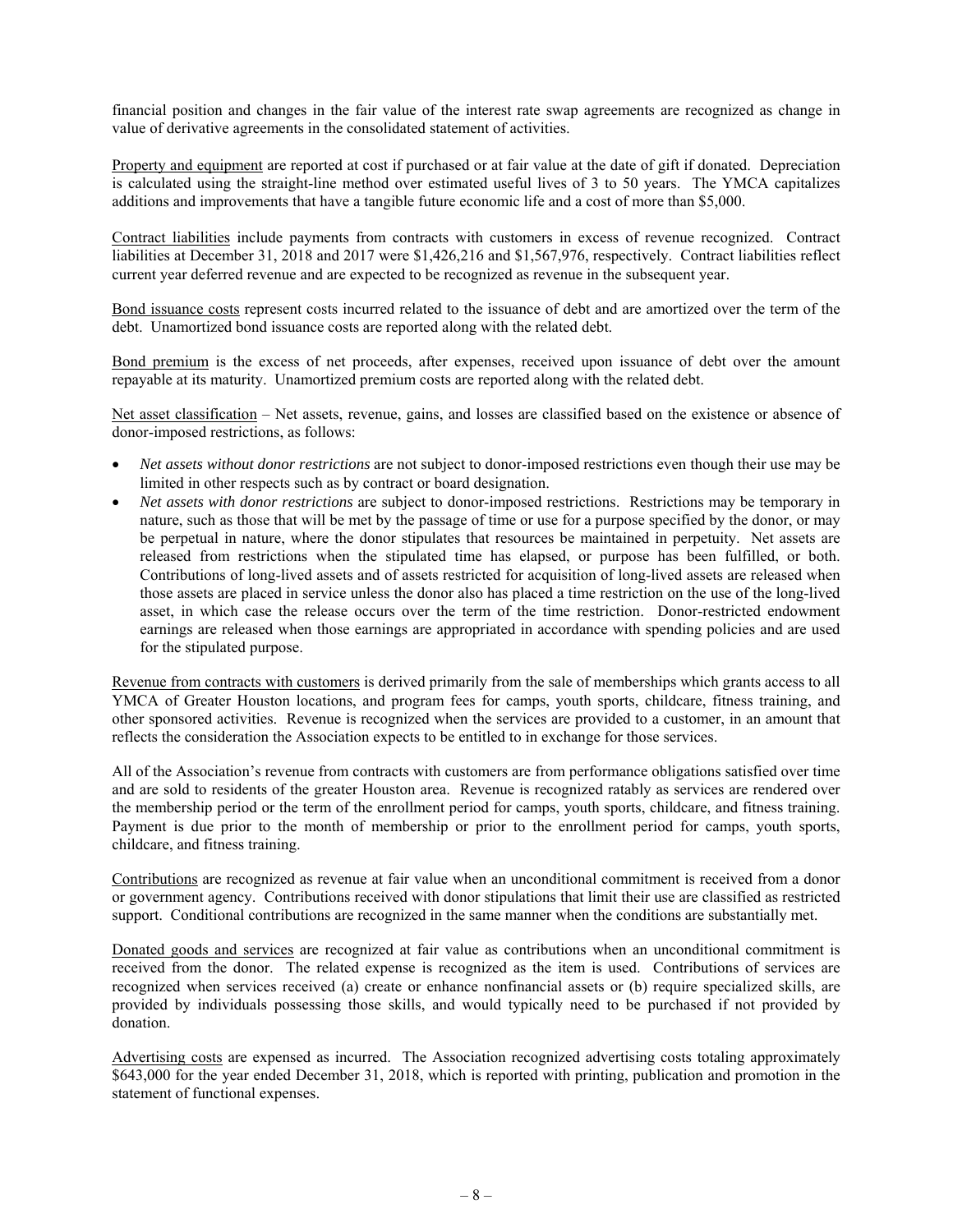Functional allocation of expenses – Expenses are reported by their functional classification as program services or supporting activities. Program services are the direct conduct or supervision of activities that fulfill the purposes for which the organization exists. Fundraising activities include the solicitation of contributions of money, securities, materials, facilities, other assets, and time. Management and general activities are not directly identifiable with specific program or fundraising activities. Expenses that are attributable to one or more program or supporting activities are allocated among the activities benefitted. Salaries and related costs are allocated on the basis of estimated time and effort expended. Depreciation, interest expense, and occupancy costs are allocated based on square footage. Information technology costs are allocated based on estimates of time and costs of specific technology utilized.

Changes in net assets from operating activities – The Association includes in its definition of operations all revenue and expenses that are an integral part of its program and supporting activities. Change in fair value of derivative agreements and the net results of involuntary conversion are excluded from the changes in net assets from operating activities.

Estimates – Management must make estimates and assumptions to prepare financial statements in accordance with generally accepted accounting principles. These estimates and assumptions affect the reported amounts of assets and liabilities, the disclosure of contingent assets and liabilities, the amounts reported as revenue and expenses, and the allocation of expenses among various functions. Actual results could vary from the estimates that were used.

Recent financial accounting pronouncement – In February 2016, the Financial Accounting Standards Board issued Accounting Standards Update (ASU) 2016-02, *Leases (Topic 842)*. Under this ASU, a lessee should recognize in the statement of financial position a lease liability and a lease asset representing its right to use the underlying asset for the term of the lease for both finance and operating leases. An entity may make an accounting policy election not to recognize lease assets and lease liabilities for leases with a term of 12 months or less. Recognition, measurement, and presentation of expenses and cash flows arising from a lease by a lessee have not changed significantly. Qualitative and quantitative disclosures are required by lessees and lessors to enable users of financial statements to assess the amount, timing and uncertainty of cash flows arising from leases. The ASU is effective for the Association for fiscal year 2019. Management does not expect adoption of this ASU to have a significant impact on the financial statements.

## **NOTE 2 – ADOPTION OF NEW ACCOUNTING STANDARDS**

The Association adopted ASU 2014-09, *Revenue from Contracts with Customers (Topic 606)*. This ASU and all subsequently clarifying ASU's replaced most existing revenue recognition guidance in U. S. GAAP. The ASU also required expanded disclosures relating to the nature, amount, timing and uncertainty of revenue and cash flows from contracts with customers. The Association adopted the new standard effective January 1, 2018, using the full retrospective method.

The Association's revenue arrangements are recognized over time and consist of performance obligations that are satisfied ratably over a period of no more than one year. Based on the Association's review of its contracts with customers, the timing and amount of revenue recognized previously is consistent with how revenue is recognized under this new standard. Adoption of this ASU had no impact on total beginning net assets but resulted in additional disclosures and changes in presentation.

In conjunction with the adoption of ASU 2014-09, the Association adopted ASU 2018-08, *Not-for-Profit Entities (Topic 958): Clarifying the Scope and the Accounting Guidance for Contributions Received and Contributions Made*. The amendments in this ASU clarify and improve current guidance about whether a transfer of assets (or the reduction, settlement, or cancellation of liabilities) is a contribution or exchange transaction and provide additional guidance on determining whether a contribution is conditional or unconditional. The Association adopted the new standard effective January 1, 2018, using the retrospective method. Adoption of this standard had no impact on total beginning net assets.

The Association adopted the amendments of ASU 2016-14, *Presentation of Financial Statements of Not-for-Profit Entities (Topic 958),* as of and for the year ended December 31, 2018. Under this ASU, net assets are presented in two classes: *net assets with donor restrictions* and *net assets without donor restrictions* and underwater endowments are grouped with *net assets with donor restrictions*. New or enhanced disclosures are required about the nature and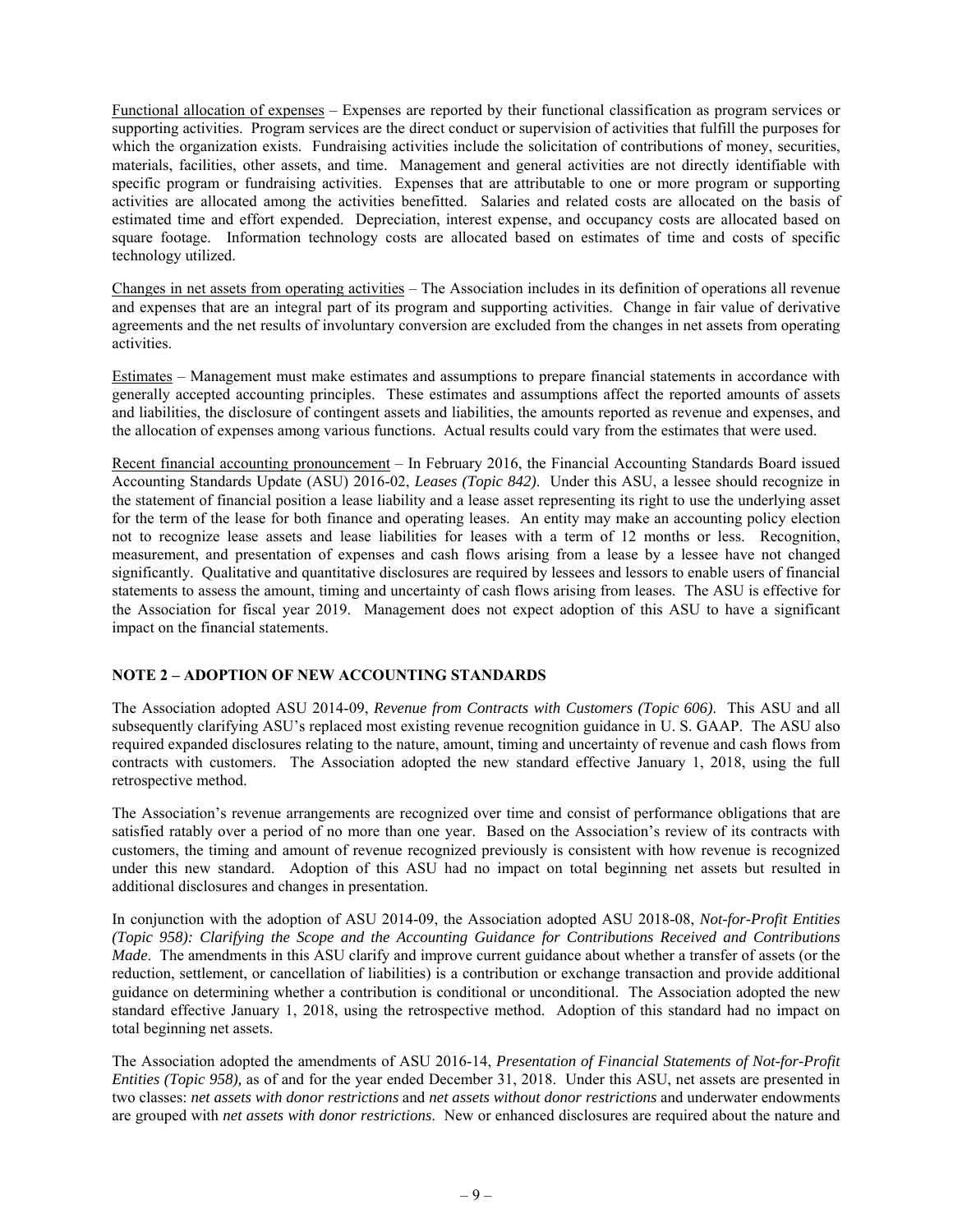composition of net assets, and the liquidity and availability of resources for general operating expenditures within one year of the balance sheet date. Expenses are required to be presented by both nature and function and investment return is presented net of external and direct internal investment expenses. Absent explicit donor stipulations, restrictions on long-lived assets expire when assets are placed in service. These amendments have been applied on a retrospective basis. Adoption of this ASU resulted in reclassification of previously reported net assets to conform to the 2018 presentation but had no impact on total beginning net assets.

## **NOTE 3 – LIQUIDITY AND AVAILABILITY OF RESOURCES**

Financial assets available for general expenditure, that is, without donor or other restrictions limiting their use, within one year of December 31, 2018 comprise the following:

Financial assets at December 31, 2018:

| Cash                                                                               | \$<br>1,936,494 |
|------------------------------------------------------------------------------------|-----------------|
| Accounts receivable from contracts with customers                                  | 599,902         |
| Interest receivable                                                                | 248,241         |
| Contributions receivable, net                                                      | 9,887,383       |
| Investments                                                                        | 62,628,940      |
| Bond proceeds held in trust                                                        | 5,670,000       |
| Total financial assets                                                             | 80,970,960      |
| Less financial assets available for general expenditure:                           |                 |
| Donor-restricted and board-designated endowment assets less appropriation for 2019 | 10,661,105      |
| Debt service and sinking funds                                                     | 45,063,000      |
| Other donor-restricted assets subject to satisfaction of restriction and           |                 |
| the passage of time                                                                | 12,371,769      |
| Total financial assets available for general expenditure                           | 12,875,086      |

Financial assets available for general expenditures include cash, marketable debt and equity securities, contributions receivable, and accounts receivable including amounts expected to be appropriated by the Board of Directors from endowment earnings during the upcoming year. For purposes of analyzing resources available to meet general expenditures over a 12-month period, the Association considers all expenditures related to its ongoing activities of providing Healthy Living, Youth Development, and Social Responsibility programs, as well as the conduct of services undertaken to support those activities, to be general expenditures.

The Association is substantially supported by program revenues and regularly monitors liquidity required to meet its operating needs while striving to maximize the investment of available funds. As part of the organization's liquidity management, it has a policy to structure its financial assets to be available as its general expenditures, liabilities, and other obligations come due. The Association's Board of Directors has designated a portion of its resources without donor restrictions as board-designated for endowment. These funds are invested for long-term appreciation and current income but remain available to be spent at the board's discretion.

## **NOTE 4 – CONTRIBUTIONS RECEIVABLE**

Contributions receivable at December 31, 2018 consist of the following:

| Contributions from government agencies<br>Contributions for building construction | 2,240,648<br>5,643,819 |
|-----------------------------------------------------------------------------------|------------------------|
| Other contributions                                                               | 2,534,408              |
| Contributions receivable                                                          | 10,418,875             |
| Allowance for doubtful accounts                                                   | (251, 142)             |
| Discount to net present value                                                     | (280,350)              |
| Contributions receivable, net                                                     | 9.887.383              |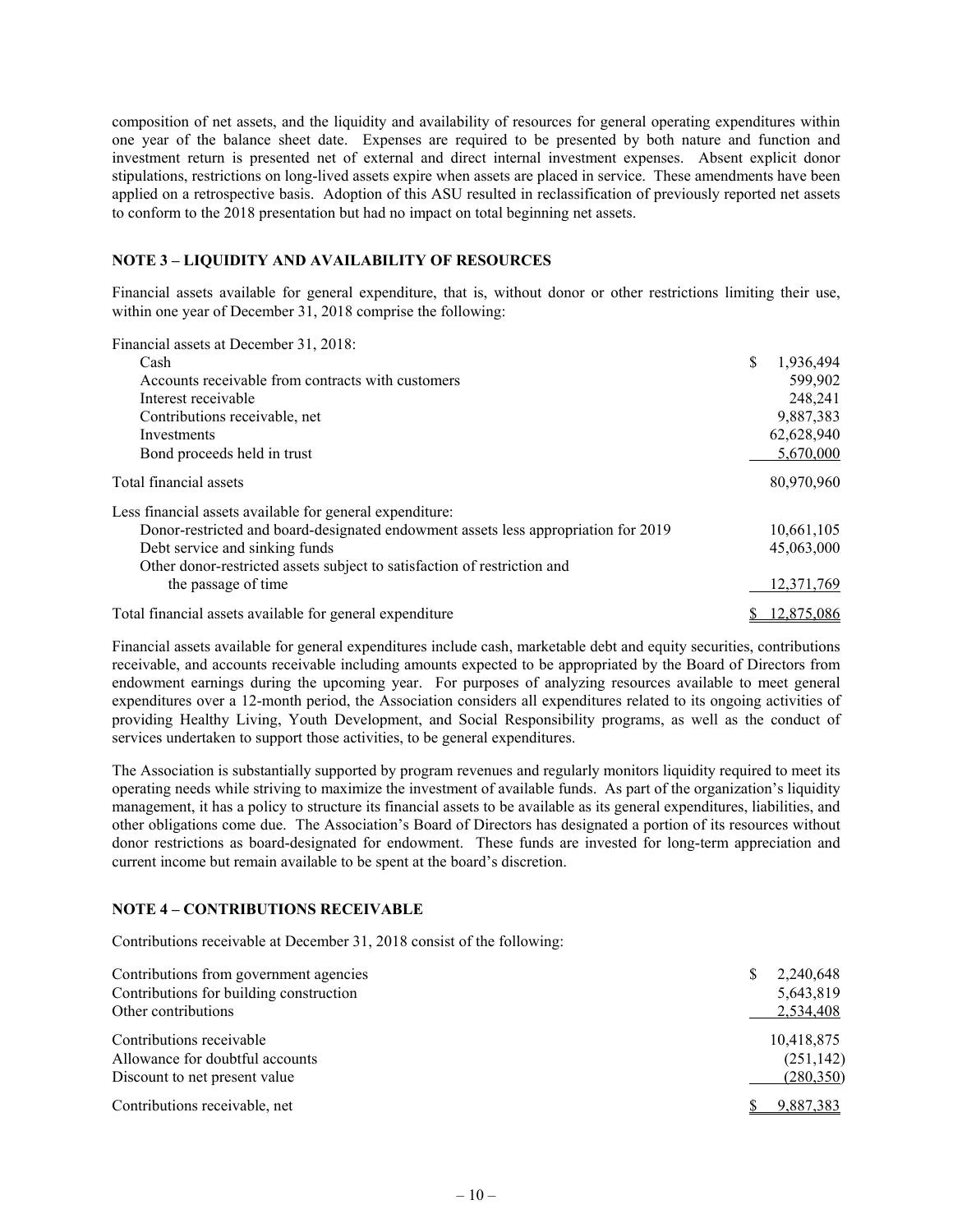Contributions receivable at December 31, 2018 are expected to be collected as follows:

| 2019<br>2020                   |    | 6,192,000<br>1,283,577 |
|--------------------------------|----|------------------------|
| 2021                           |    | 1,005,827              |
| 2022                           |    | 1,005,827              |
| 2023                           |    | 931,644                |
| Total contributions receivable | S. | 10.418.875             |

In January 2006, the Association entered into a 46-year lease agreement for \$1 per year with the City of Alvin for the use of the land on which a YMCA facility is located. The estimated fair value of this agreement of approximately \$660,000 is recorded as a contribution receivable and is being amortized over the life of the lease. At December 31, 2018, the unamortized balance is \$598,547.

*Conditional contributions* – At December 31, 2018, the Association has a \$2,000,000 conditional contribution of a gift of \$500,000 in cash and land with an estimated fair market value of \$1.5 million. The commitment is conditioned upon the Association developing a plan for a new Holcomb Family YMCA. This gift will be recognized as contribution revenue when the conditions are substantially met.

*Conditional contributions from government agencies* – At December 31, 2018, the Association has approximately \$13,155,000 of conditional contributions from various government agencies primarily for refugee assistance. The contributions will be recognized as revenue when the conditions, which include performance of allowable activities and incurring allowable expenses, are met.

## **NOTE 5 – INVESTMENTS**

Investments at December 31, 2018 consist of the following:

| Government agency securities  | 18,720,028<br>S. |
|-------------------------------|------------------|
| Corporate bonds               | 13,962,781       |
| U. S. Treasury securities     | 13,099,265       |
| Money market mutual funds     | 9,431,416        |
| Common stock                  | 6,456,782        |
| Exchange-traded funds         | 545,559          |
| Real estate investment trusts | 413,109          |
| Total investments             | 62.628.940       |

Investments are exposed to various risks such as interest rate, market, and credit risks. Because of these risks, it is at least reasonably possible that changes in the values of investment securities will occur in the near term and that such changes could materially affect the amounts reported in the statement of financial position and statement of activities.

## **NOTE 6 – FAIR VALUE MEASUREMENTS**

Generally accepted accounting principles require that certain assets and liabilities be reported at fair value and establish a hierarchy that prioritizes inputs used to measure fair value. Fair value is the price that would be received to sell an asset or paid to transfer a liability in an orderly transaction between market participants at the measurement date. The three levels of the fair value hierarchy are as follows:

- *Level 1* Inputs are unadjusted quoted prices in active markets for identical assets or liabilities that the reporting entity has the ability to access at the reporting date.
- *Level 2* Inputs are other than quoted prices included in Level 1, which are either directly observable or can be derived from or corroborated by observable market data at the reporting date.
- *Level 3* Inputs are not observable and are based on the reporting entity's assumptions about the inputs market participants would use in pricing the asset or liability.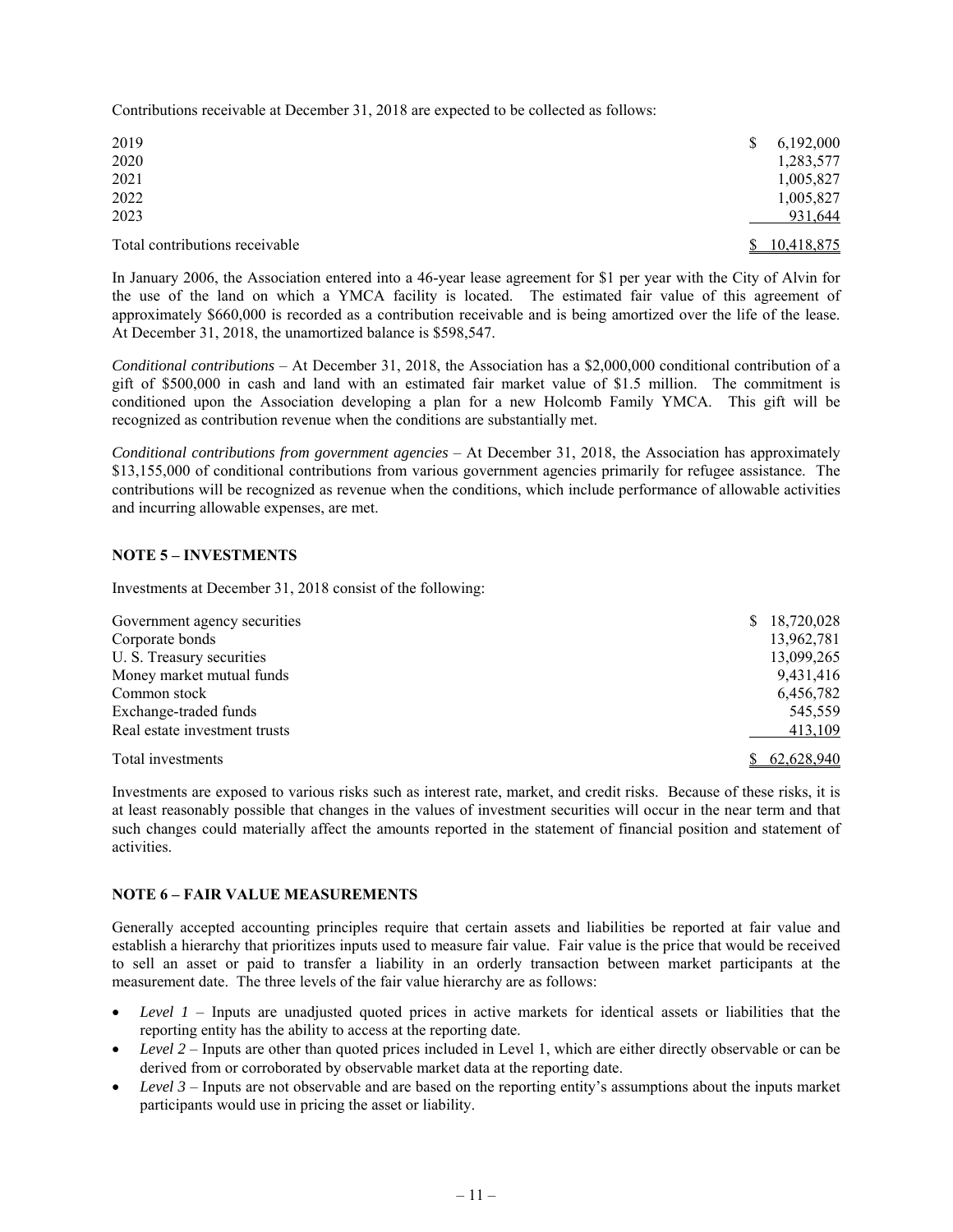Assets measured at fair value at December 31, 2018 are as follows:

|                                     | LEVEL 1                    |              | LEVEL 2    | LEVEL 3              | <b>TOTAL</b>                                     |
|-------------------------------------|----------------------------|--------------|------------|----------------------|--------------------------------------------------|
| Investments:                        |                            |              |            |                      |                                                  |
| Government agency securities:       |                            |              |            |                      |                                                  |
| 0-12 months                         |                            | $\mathbb{S}$ | 50,149     |                      | \$<br>50,149                                     |
| $1-5$ years                         |                            |              | 1,799,697  |                      | 1,799,697                                        |
| 5-10 years                          |                            |              | 4,391,202  |                      | 4,391,202                                        |
| $10+$ years                         |                            |              | 6,820,169  |                      | 6,820,169                                        |
| Corporate bonds:                    |                            |              |            |                      |                                                  |
| $0-12$ months                       |                            |              | 714,573    |                      | 714,573                                          |
| 1-5 years                           |                            |              | 7,191,830  |                      | 7,191,830                                        |
| $5-10$ years                        |                            |              | 5,977,983  |                      | 5,977,983                                        |
| $10+$ years                         |                            |              | 78,395     |                      | 78,395                                           |
| U. S. Treasury securities:          |                            |              |            |                      |                                                  |
| $0-12$ months                       | $\mathsf{\$}$<br>1,305,071 |              |            |                      | 1,305,071                                        |
| $1-5$ years                         | 12, 141, 739               |              |            |                      | 12, 141, 739                                     |
| $5-10$ years                        | 5,114,262                  |              |            |                      | 5,114,262                                        |
| $10+$ years                         | 197,004                    |              |            |                      | 197,004                                          |
| Money market mutual funds           | 9,431,416                  |              |            |                      | 9,431,416                                        |
| Common stock:                       |                            |              |            |                      |                                                  |
| Financials                          | 1,020,894                  |              |            |                      | 1,020,894                                        |
| Healthcare                          | 1,007,698                  |              |            |                      | 1,007,698                                        |
| Information technology              | 954,136                    |              |            |                      | 954,136                                          |
| Consumer staples                    | 753,710                    |              |            |                      | 753,710                                          |
| Industrials                         | 647,902                    |              |            |                      | 647,902                                          |
| Consumer discretionary              | 517,637                    |              |            |                      | 517,637                                          |
| Utilities                           | 482,501                    |              |            |                      | 482,501                                          |
| Energy                              | 426,605                    |              |            |                      | 426,605                                          |
| Telecommunication services          | 392,320                    |              |            |                      | 392,320                                          |
| Materials                           | 242,668                    |              |            |                      | 242,668                                          |
| Other                               | 10,711                     |              |            |                      | 10,711                                           |
| Exchange-traded funds               | 545,559                    |              |            |                      | 545,559                                          |
| Real estate investment trusts       | 413,109                    |              |            |                      | 413,109                                          |
| Total investments                   | 35,604,942                 |              | 27,023,998 |                      | 62,628,940                                       |
| Derivative agreements               |                            |              | 62,986     |                      | 62,986                                           |
| Total assets measured at fair value | 35,604,942<br>\$           | \$           | 27,086,984 | \$<br>$\overline{0}$ | 62,691,926<br>$\mathbf{\underline{\mathcal{S}}}$ |

Valuation methods used for assets measured at fair value are as follows:

- *Government agency securities* and *corporate bonds* are valued using prices obtained from independent quotation bureaus that use computerized valuation formulas which may include market-corroborated inputs for credit risk factors, interest rate and yield curves and broker quotes, to calculate fair values.
- *U. S. Treasury securities* are valued using prices obtained from active market maker and inter-dealer brokers on a daily basis.
- *Mutual funds* are valued at the reported net asset value.
- *Common stock, exchange-traded funds* and *real estate investment trusts* are valued at the closing price reported on the active market on which the individual securities are traded.
- *Derivative agreements* are valued by using independent quotation bureau valuation models which include cash flow analysis, credit spread and benchmark rate curves.

These valuation methods may produce a fair value that may not be indicative of net realizable value or reflective of future fair values. Furthermore, while the Association believes its valuation methods are appropriate, the use of different methods or assumptions could result in a different fair value measurement at the reporting date.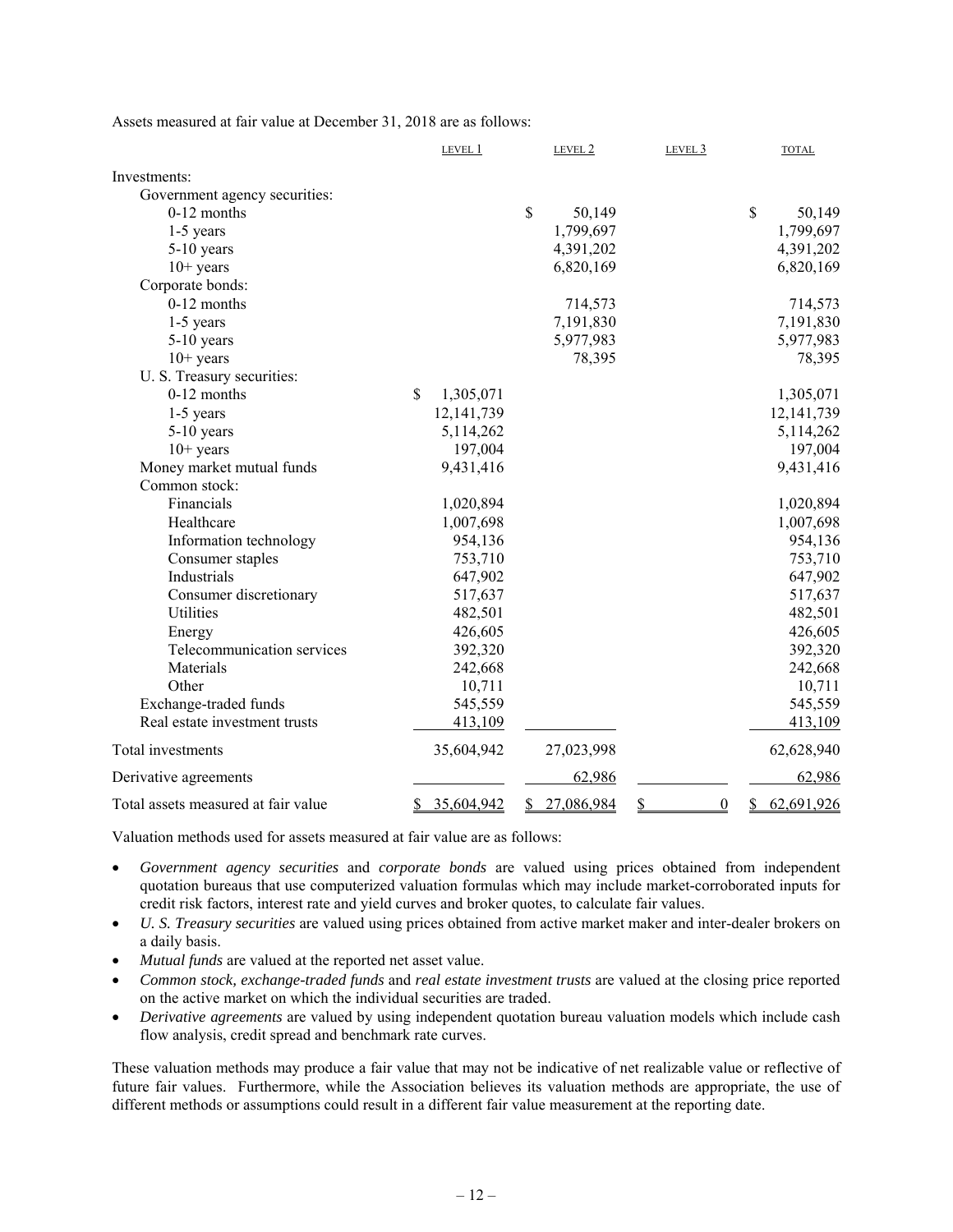### **NOTE 7 – RIGHT TO USE FACILITIES**

The YMCA and Humble ISD entered into a Joint Use Agreement in February 2017, whereby the YMCA can utilize the Miracle League facilities based on an agreed-upon use schedule for a term of 20 years. Subsequently, the Joint Use Agreement will automatically renew for one-year terms. In exchange for the right to use the Miracle League facilities, the YMCA donated land improvements to Humble ISD. The fair market value of the right to use the Miracle League facilities is reported in the statement of financial position and is being amortized over the 20-year term of the agreement. Rent expense of approximately \$177,000 was recognized in the year ended December 31, 2018.

In 2018, the YMCA entered into an agreement with the City of Houston (the City), whereby the YMCA can reserve time and space at the North Wayside Sports and Recreation Center (the Center) for a term of 5 years. In exchange for the right to use the Center, the YMCA donated land and buildings to the City. The fair market value of the right to use the North Wayside Center is reported in the statement of financial position and is being amortized over the 5 year term of the agreement. Contribution expense of approximately \$76,000 and rent expense of approximately \$5,200 was recognized in the year ended December 31, 2018.

## **NOTE 8 – PROPERTY AND EQUIPMENT**

Property and equipment at December 31, 2018 consists of the following:

| Land                                                              | \$23,452,312                |
|-------------------------------------------------------------------|-----------------------------|
| Buildings and improvements                                        | 254,656,651                 |
| Furniture and equipment                                           | 28,492,003                  |
| Vehicles                                                          | 1,871,882                   |
| Construction in progress                                          | 24,452,854                  |
| Total property and equipment, at cost<br>Accumulated depreciation | 332,925,702<br>(94,152,851) |
| Property and equipment, net                                       | \$238,772,851               |

*Commitments* – The Association entered into contracts with construction contractors and an architect for the renovation of two centers damaged as a result of Hurricane Harvey. At December 31, 2018, outstanding commitments under these contracts are approximately \$8,383,000.

#### **NOTE 9 – CAPITAL LEASE**

During 2018, the Association entered into capital leases for fitness equipment with a total capitalized cost of approximately \$3,384,000 and accumulated amortization of \$43,826 at December 31, 2018. Amortization expense of \$43,826 was recognized in fiscal year 2018. Interest expense was approximately \$61,000 for the year ended December 31, 2018. Future minimum lease payments are as follows:

| 2019                                        | ¢<br>D | 715,420    |
|---------------------------------------------|--------|------------|
| 2020                                        |        | 715,420    |
| 2021                                        |        | 715,420    |
| 2022                                        |        | 715,420    |
| 2023                                        |        | 655,802    |
| Total minimum lease payments                |        | 3,517,482  |
| Less: Interest                              |        | (177, 747) |
| Present value of net minimum lease payments |        | 3,339,735  |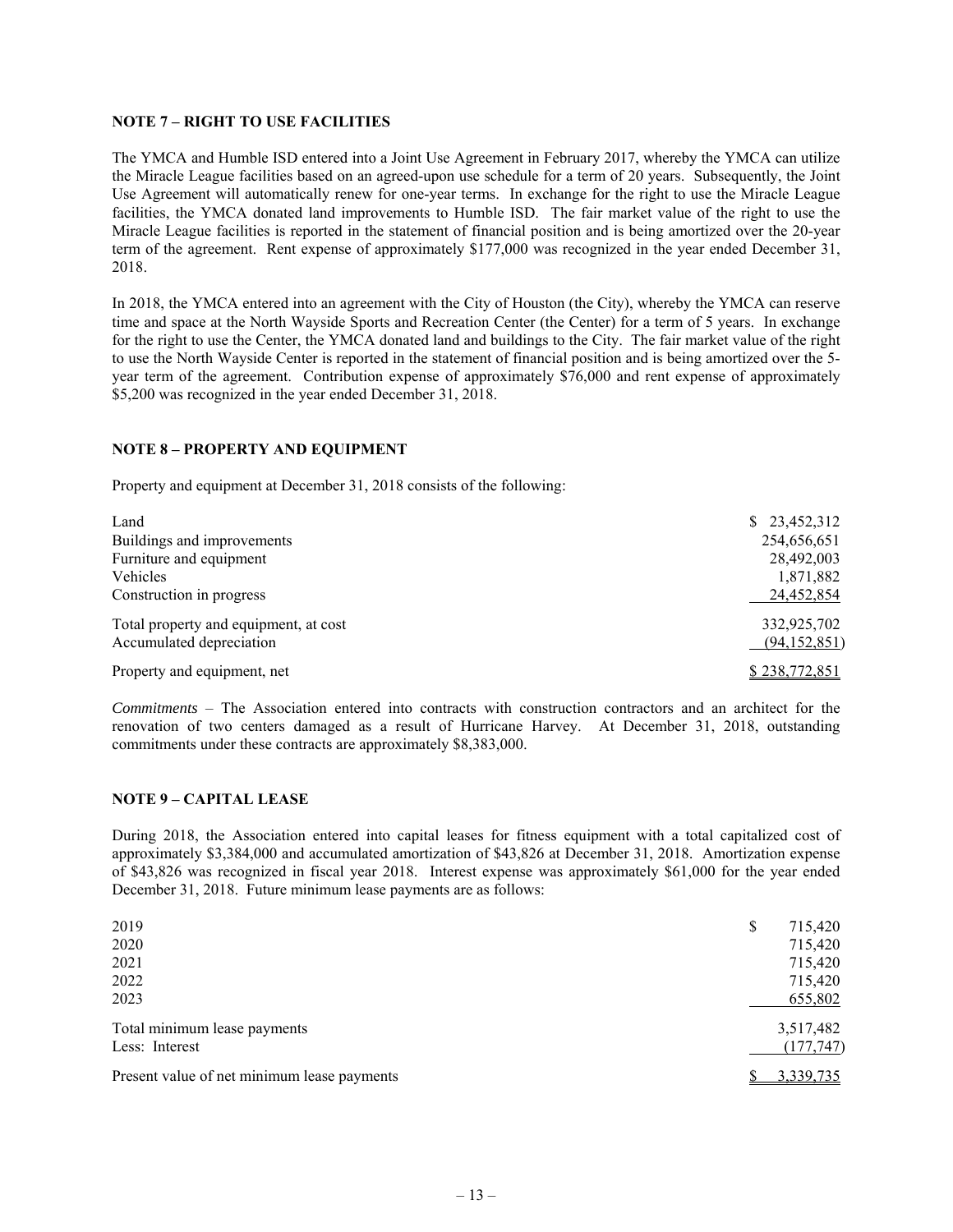### **NOTE 10 – DERIVATIVE AGREEMENTS**

The Association entered into an interest rate swap agreement with a bank that effectively converted its variable rate bonds to fixed rates. The terms of the interest rate swap agreement at December 31, 2018 are as follows:

| <b>TERMS</b>                                                                                                                                  | NOTIONAL<br><b>AMOUNT</b> | FAIR VALUE |
|-----------------------------------------------------------------------------------------------------------------------------------------------|---------------------------|------------|
| The Association receives 65.01% of the 3-month USD-LIBOR-BBA floating<br>rate plus 135 basis points and pays 2.99%. Terminates March 1, 2026. | \$33,680,000              | \$62,986   |

### **NOTE 11 – BONDS PAYABLE**

In February 2013, on behalf of the Association, the Harris County Cultural Education Facilities Finance Corporation issued four bonds in the aggregate principal amount of \$151,625,000 (Series 2013 Bonds), the proceeds of which were used to refund outstanding Harris County Health Facilities Development Corporation revenue bonds (Series 2008 Bonds), fund the cost of issuance of the Series 2013 Bonds, and fund a debt service reserve fund securing only the Series 2013A Bonds. At December 31, 2018, the balance of the debt service reserve fund is \$39,393,000 and is included in investments on the statement of financial position.

In February 2016, on behalf of the Association, the Harris County Cultural Education Facilities Finance Corporation issued bonds in the aggregate principal amount of \$78,765,000 (Series 2016A and B Bonds), the proceeds of which were used to refund outstanding Harris County Cultural Education Facilities Finance Corporation variable rate revenue refunding bonds (Series 2013B, C and D Bonds) and fund a portion of the cost of issuance of the Series 2016 Bonds.

The interest rate of the Series 2013A Bond is a fixed rate of 5% at December 31, 2018. The interest rate of the Series 2016A Bonds is a fixed rate of 2.7% determined by a remarketing agent during the initial period, which extended through February 1, 2023. The interest rate is fixed at 2.7% at December 31, 2018. The interest rate of the Series 2016B Bonds is 65.01% of 3-month LIBOR plus 1.35% during the initial period, which extends through March 1, 2026. The interest rate was 2.86% at December 31, 2018. The initial rates on the Series 2016 Bonds will be adjusted for any downgrade in rating of the current long-term senior debt rating below Baa3. The bonds contain various covenants related to fiscal operations and financial performance, including limitations on additional borrowings. The Series 2013 and 2016 Bonds are redeemable upon demand by the bondholders.

Additionally, the Association is required to maintain a cash balance at the Bank of New York of \$5,670,000, which is reported as bond proceeds held in trust on the consolidated statement of financial position at December 31, 2018.

Principal amounts due under each bond at December 31, 2018 are as follows:

|                            | <b>SERIES</b><br>2013A | <b>SERIES</b><br>2016A | <b>SERIES</b><br>2016B | <b>TOTAL</b>  |
|----------------------------|------------------------|------------------------|------------------------|---------------|
| Series 2013A               | 61,990,000             |                        |                        | 61,990,000    |
| Series 2016A               |                        | 35,640,000<br>S        |                        | 35,640,000    |
| Series 2016B               |                        |                        | 33,680,000             | 33,680,000    |
| Total bonds payable        | 61,990,000             | 35,640,000             | 33,680,000             | 131,310,000   |
| Bond premium - Series 2013 | 4,327,266              |                        |                        | 4,327,266     |
| Bond issuance costs:       |                        |                        |                        |               |
| Series 2013                | (3,349,255)            |                        |                        | (3,349,255)   |
| Series 2016                |                        | (289, 399)             | (278, 048)             | (567, 447)    |
| Bonds payable, net         | 62,968,011             | 35,350,601<br>S.       | 33,401,952             | \$131,720,564 |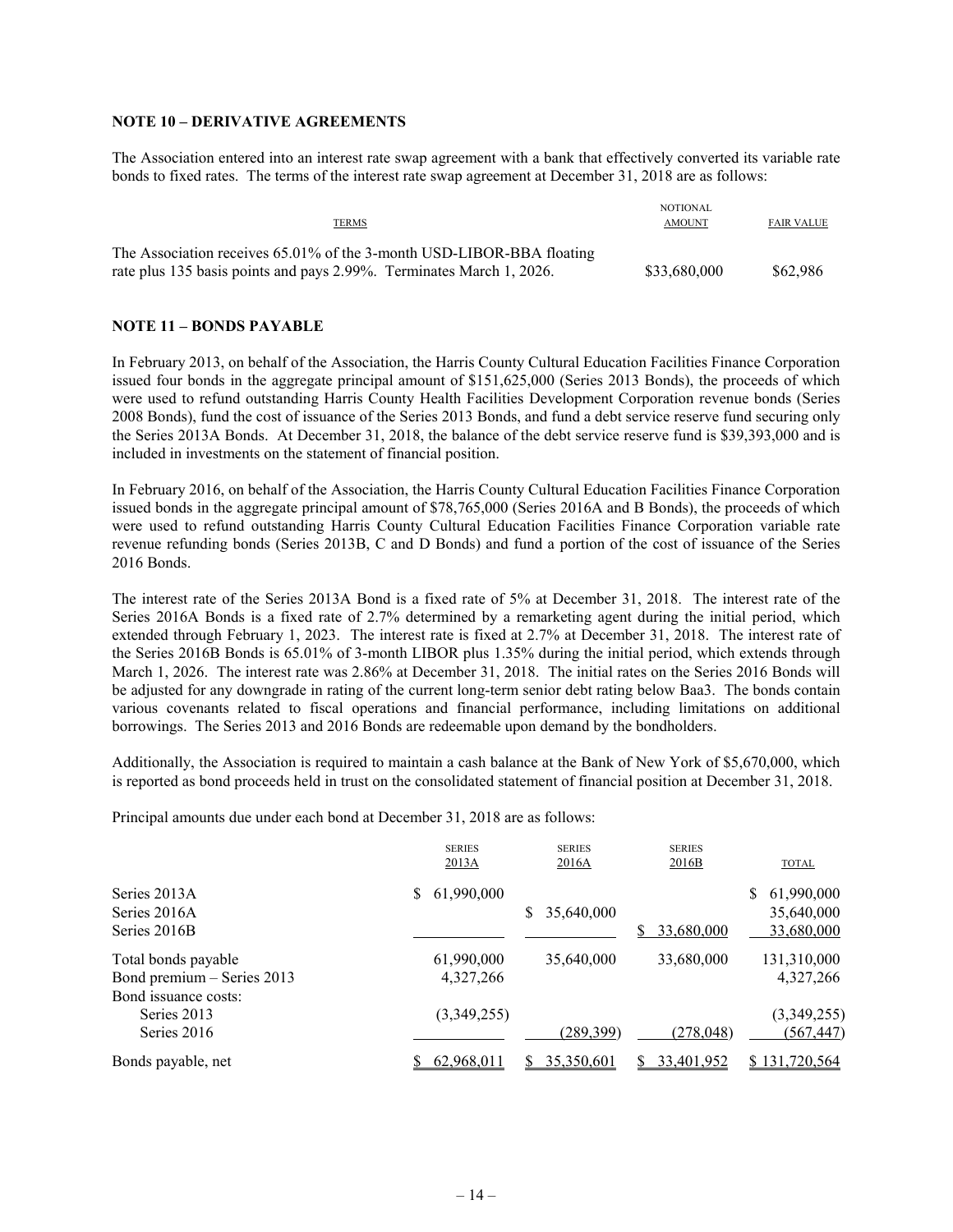Bonds payable are due in the fiscal year ended December 31 as follows:

| 2019                | 4,710,000     |
|---------------------|---------------|
| 2020                | 4,865,000     |
| 2021                | 5,035,000     |
| 2022                | 5,205,000     |
| Thereafter          | 111,495,000   |
| Total bonds payable | \$131,310,000 |

Interest expense and amortization of bond issuance costs was approximately \$5,486,000 for the year ended December 31, 2018. The effective interest rate for the year ended December 31, 2018 was 4.09%.

## **NOTE 12 – NET ASSETS WITHOUT DONOR RESTRICTIONS**

Net assets without donor restrictions at December 31, 2018 consist of the following:

| Board-designated endowment for operations                          | S. | 7.676.191     |
|--------------------------------------------------------------------|----|---------------|
| Cash and investments designated for debt service and sinking funds |    | 45,063,000    |
| Property and equipment, net of debt                                |    | 98.561.143    |
| Undesignated                                                       |    | 7,677,021     |
| Total net assets without donor restrictions                        |    | \$158,977,355 |

The Board of Directors does not have a specific policy in regards to establishing board-designated endowments or reserves. However, the Board of Directors may designate excess cash flow for reserves, specific projects, or endowments as deemed prudent.

### **NOTE 13 – NET ASSETS WITH DONOR RESTRICTIONS**

Net assets with donor restrictions at December 31, 2018 are restricted as follows:

| Subject to expenditure for specified purpose:<br>Capital projects                                        | \$12,153,169 |
|----------------------------------------------------------------------------------------------------------|--------------|
| Subject to passage of time:<br>Contributions receivable that are not restricted by donors, but which are |              |
| unavailable for expenditure until due                                                                    | 3,226,829    |
| General endowment subject to spending policy and appropriation                                           | 3,133,528    |
| Total net assets with donor restrictions                                                                 | 18,513,526   |

#### **NOTE 14 – ENDOWMENTS**

The Foundation was established to assist the YMCA in meeting its operating needs. The Board of Directors of the Foundation has interpreted the Texas Uniform Prudent Management of Institutional Funds Act (TUPMIFA) as requiring the preservation of the fair value of the original gift as of the gift date of the donor-restricted endowment funds absent explicit donor stipulations to the contrary. As a result of this interpretation, the Foundation classifies the original value of gifts and the unappropriated investment earnings on donor-restricted endowments as *net assets with donor restrictions*. In accordance with TUPMIFA, the Foundation considers the following factors in making a determination to appropriate accumulated donor-restricted endowment funds:

- General economic conditions
- The possible effect of inflation and deflation
- The expected total return from income and the appreciation of investments
- Other resources of the YMCA
- The investment policies of the Foundation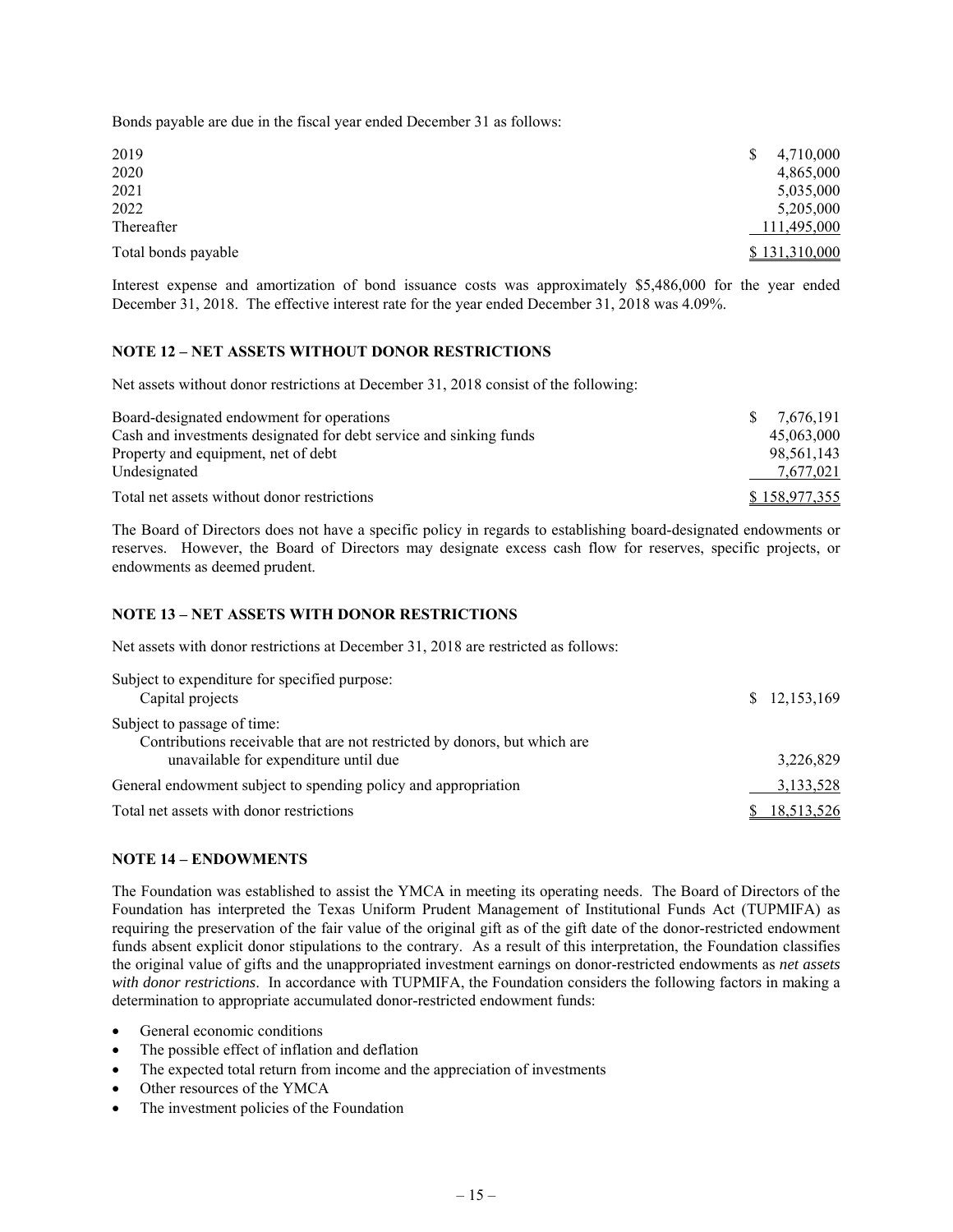#### Investment Policies and Strategy

The purpose of the Foundation is to provide an endowment fund that will support the YMCA for generations to come. The Foundation's strategic asset allocation is based on this long-term perspective.

The Foundation has adopted investment policies for endowment assets that attempt to maximize return within reasonable and prudent levels of risk determined from one or more asset allocation studies conducted from time to time, as well as to maintain the purchasing power of the current assets and all future contributions. Endowment assets include those assets of donor-restricted funds that the Foundation must hold in perpetuity or for a donorspecified period, as well as board-designated funds. Under this policy, as approved by the Board of Directors of the Foundation, the assets of the Foundation are invested in a manner that will seek to maintain an appropriate, diversified asset allocation based on a total return policy that is compatible with a flexible spending policy, while still having the potential to produce positive real returns.

#### Spending Policy

The Foundation has a policy of appropriating net investment return on the general fund toward operations and program delivery. The Foundation distributes 50% of the sum of net realized gains (losses), interest and dividends, less management fees as of the December 31<sup>st</sup> fiscal year for the upcoming fiscal year on all restricted and general funds with assets valued at or above \$10,000 as of the previous year-end date. If the sum of net realized gains (losses) and interest and dividends is less than zero, no distribution will be made. However, in the event that the YMCA is unable to fulfill their current mission, the Board of Directors of the Foundation may authorize distributions to meet the YMCA's objectives. These policies are consistent with the Foundation's objective to maintain the purchasing power of the investments held in perpetuity or for a specific term, as well as to provide additional real growth through new gifts and investment return.

Changes in endowment net assets are as follows:

|                                         | BOARD-<br><b>DESIGNATED</b><br><b>ENDOWMENT</b> | WITH DONOR RESTRICTIONS<br><b>ACCUMULATED</b><br>NET INVESTMENT<br><b>RETURN</b> | <b>REQUIRED TO BE</b><br><b>MAINTAINED</b><br>IN PERPETUITY | <b>TOTAL</b> |
|-----------------------------------------|-------------------------------------------------|----------------------------------------------------------------------------------|-------------------------------------------------------------|--------------|
| Endowment net assets, December 31, 2017 | S.<br>7.057.394                                 | 1,738,108<br>S.                                                                  | 1,839,495<br><sup>S</sup>                                   | \$10,634,997 |
| Contributions and other additions       | 1,027,313                                       |                                                                                  | 61.925                                                      | 1,089,238    |
| Donor redesignation                     | 333,148                                         | (333, 148)                                                                       |                                                             |              |
| Net investment return                   | (392, 956)                                      | (124,099)                                                                        |                                                             | (517,055)    |
| Distribution to affiliate               | (138, 808)                                      | (48, 753)                                                                        |                                                             | (187, 561)   |
| Expenses                                | (209,900)                                       |                                                                                  |                                                             | (209,900)    |
| Endowment net assets, December 31, 2018 | .676.191                                        | .232.108                                                                         | .901,420                                                    | \$10,809,719 |

Endowment net asset composition as of December 31, 2018:

|                                                                                 | WITHOUT DONOR<br><b>RESTRICTIONS</b> | <b>WITH DONOR</b><br><b>RESTRICTIONS</b> | <b>TOTAL</b>                 |
|---------------------------------------------------------------------------------|--------------------------------------|------------------------------------------|------------------------------|
| Donor-restricted endowment funds:<br>Original donor-restricted gift and amounts |                                      |                                          |                              |
| required to be maintained in perpetuity<br>Accumulated net investment return    |                                      | 1.901.420<br>S.<br>1,232,108             | 1,901,420<br>S.<br>1,232,108 |
| Board-designated endowment funds                                                | 7,676,191                            |                                          | 7,676,191                    |
| Endowment net assets                                                            | 7.676.191                            | 3.133.528                                | \$10.809.719                 |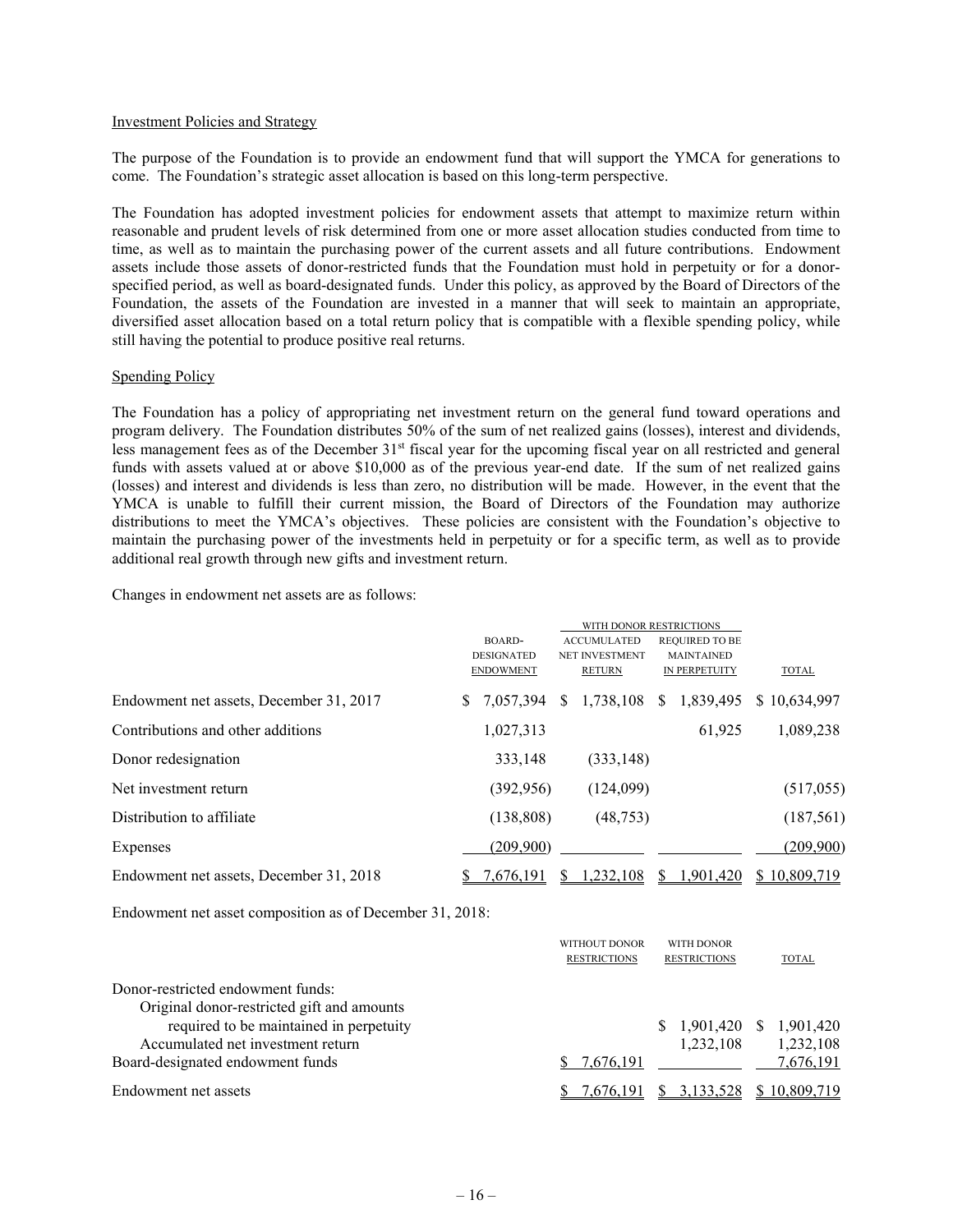### **NOTE 15 – GOVERNMENT CONTRIBUTIONS**

The Association is the recipient of government contributions from various federal, state, and local agencies. Should these awards not be renewed, a replacement for this source of support may not be forthcoming and related expenses would not be incurred. Government contribution revenue includes the following:

| Federal contributions:                        |                  |
|-----------------------------------------------|------------------|
| U. S. Department of Health and Human Services | 11,359,690<br>\$ |
| U. S. Department of State                     | 493,107          |
| U. S. Department of Justice                   | 640,957          |
| U. S. Department of Education                 | 362,146          |
| U. S. Department of Homeland Security         | 188,032          |
| Total federal contributions                   | 13,043,932       |
| County                                        | 140,100          |
| Colleges                                      | 61,657           |
| School districts                              | 49,824           |
| City                                          | 45,000           |
| Total government contributions                | 13,340,513       |

The Association's government contributions require fulfillment of certain conditions as set forth in the awards and are subject to review and audit by the awarding agencies. Such reviews and audits could result in the discovery of unallowable activities and unallowable costs. Consequently, any of the funding sources may, at their discretion, request reimbursement for expenses or return of funds as a result of non-compliance by the Association with the terms of the awards. Management believes such disallowances, if any, would not be material to the Association's financial position or changes in net assets.

## **NOTE 16 – EMPLOYEE BENEFIT PLAN**

The Association participates in a defined contribution retirement plan administered by the Young Men's Christian Association Retirement Fund. Employees may elect to participate following two years of service. The Association contributes 12% of the eligible employee's compensation into the plan. The Association contributed approximately \$3,220,000 to this plan during the year ended December 31, 2018.

## **NOTE 17 – LEASE COMMITMENTS**

The Association leases certain office space used in its operations. Operating lease payments for the year ended December 31, 2018 were approximately \$325,000. As of December 31, 2018, the future minimum annual lease payments under these noncancelable operating leases are as follows:

| 2019<br>2020<br>2021 | \$<br>326,007<br>326,007<br>54,335 |
|----------------------|------------------------------------|
| Total                | 706,349                            |

#### **NOTE 18 – INVOLUNTARY CONVERSION**

In August 2017, over twenty facilities experienced some degree of damage as a result of Hurricane Harvey. Although much of the damage was minor enough for the centers to only be closed for a few days, four centers experienced significant flooding and damage. Of those four, two did not reopen, although operations will continue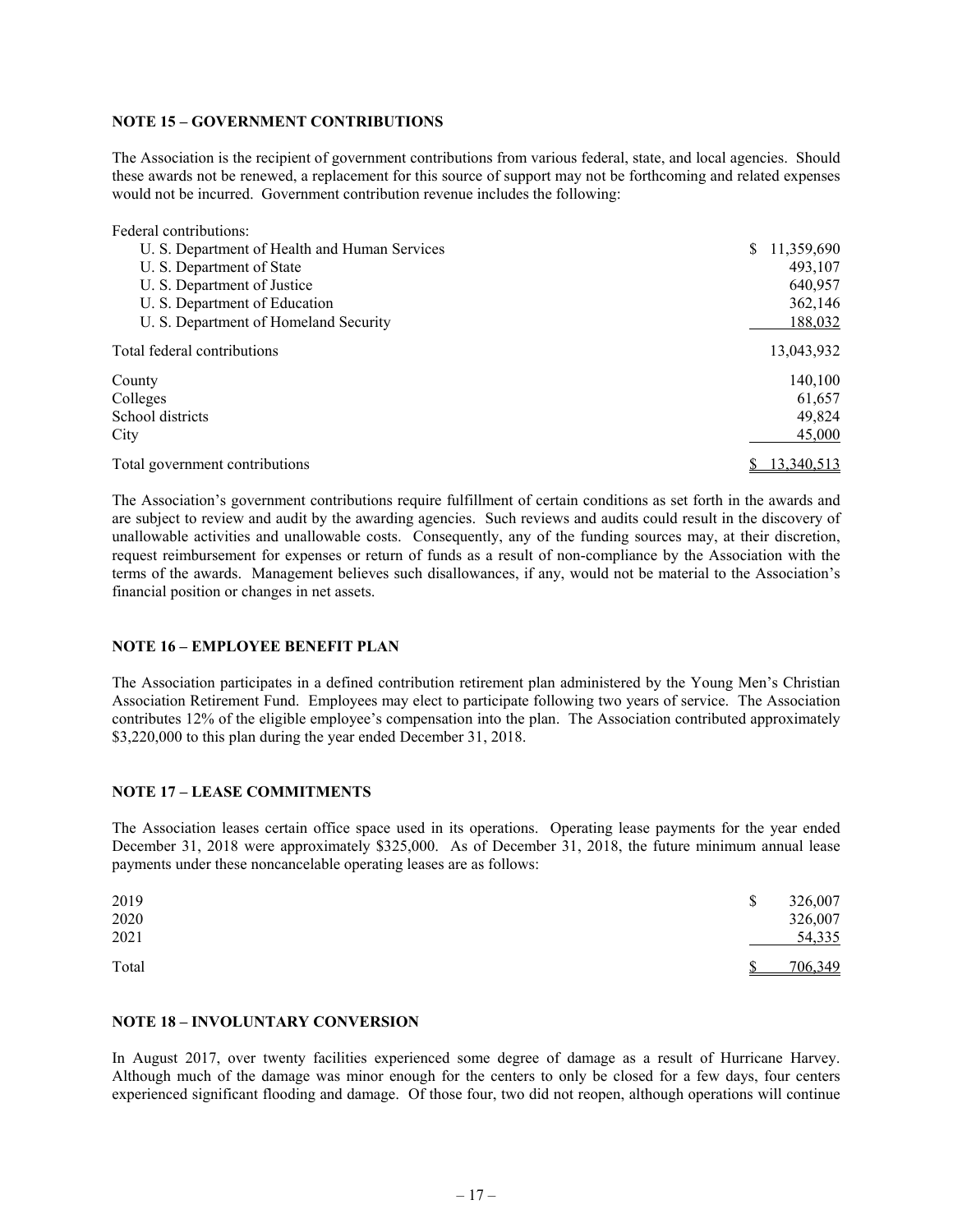in both of those communities in various capacities. The remaining two centers are currently under construction and scheduled to be fully reopened in 2019. A cumulative loss on involuntary conversion of \$5,767,795 was previously recognized as a result of the impairment of the building and equipment. During the year ended December 31, 2018, the following transaction related to the involuntary conversion was recognized in the consolidated statement of activities:

| Insurance proceeds                                    | \$8.001.288    |
|-------------------------------------------------------|----------------|
| Professional fees for insurance consultants and other | (1,070,138)    |
| Total                                                 | $\$$ 6.931.150 |

## **NOTE 19 – SUBSEQUENT EVENTS**

Management has evaluated subsequent events through April 2, 2019, which is the date that the financial statements were available for issuance. Subsequent to year end, the Association executed an agreement to sell the land and buildings at the Center for Leadership Development for \$1,984,000 and land at the Brenda and John Duncan YMCA for approximately \$2,904,000. No other events were identified that are required to be disclosed or would have a material impact on reported net assets or changes in net assets.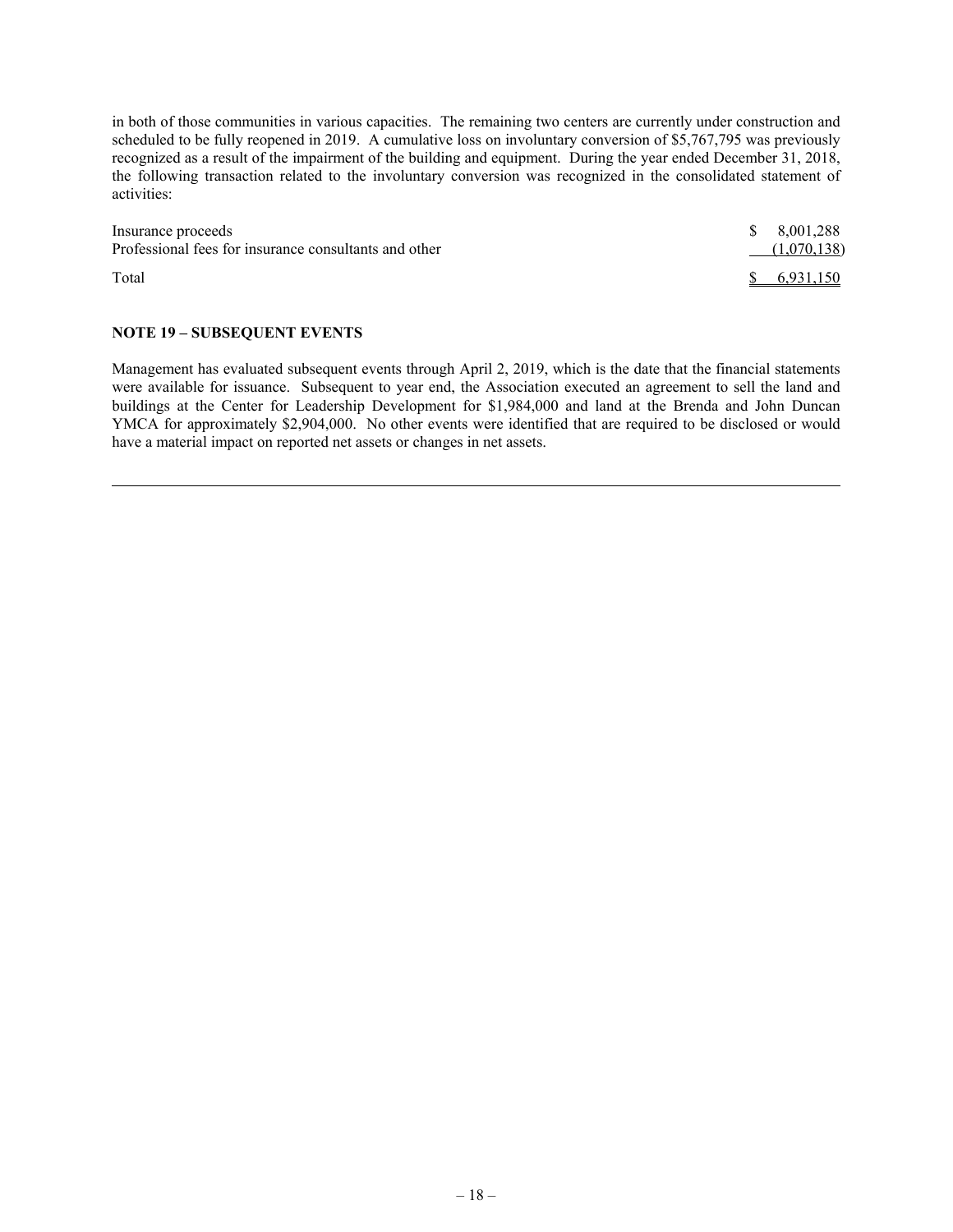Consolidating Statement of Financial Position as of December 31, 2018

|                                                      |              | <b>YMCA</b>           | <b>FOUNDATION</b> |              | <b>ELIMINATIONS</b>    |          | CONSOLIDATED |                       |
|------------------------------------------------------|--------------|-----------------------|-------------------|--------------|------------------------|----------|--------------|-----------------------|
| <b>ASSETS</b>                                        |              |                       |                   |              |                        |          |              |                       |
| Cash                                                 | $\mathbb{S}$ | 1,539,855             | \$.               | 396,639      |                        |          | \$           | 1,936,494             |
| Accounts receivable from contracts with<br>customers |              | 599,902               |                   |              |                        |          |              | 599,902               |
| Due from Foundation                                  |              |                       |                   | 20,000       | \$                     | (20,000) |              |                       |
| Interest receivable                                  |              | 248,241               |                   |              |                        |          |              | 248,241               |
| Contributions receivable, net                        |              | 9,887,383             |                   |              |                        |          |              | 9,887,383             |
| Prepaid expenses and other assets                    |              | 1,532,018             |                   |              |                        |          |              | 1,532,018             |
| Land and buildings held for sale                     |              | 1,526,660             |                   |              |                        |          |              | 1,526,660             |
| <b>Investments</b>                                   |              | 52,235,860            |                   | 10,393,080   |                        |          |              | 62,628,940            |
| Bond proceeds held in trust                          |              | 5,670,000             |                   |              |                        |          |              | 5,670,000             |
| Right to use facilities                              |              | 3,437,281             |                   |              |                        |          |              | 3,437,281             |
| Derivative agreements<br>Property and equipment, net |              | 62,986<br>238,772,851 |                   |              |                        |          |              | 62,986<br>238,772,851 |
|                                                      |              |                       |                   |              |                        |          |              |                       |
| <b>TOTAL ASSETS</b>                                  |              | \$315,513,037         | S.                | 10,809,719   | $\mathbf{\mathcal{S}}$ | (20,000) |              | \$326,302,756         |
| <b>LIABILITIES AND NET ASSETS</b>                    |              |                       |                   |              |                        |          |              |                       |
| Liabilities:                                         |              |                       |                   |              |                        |          |              |                       |
| Accounts and reversion grant payable                 | \$.          | 4,734,657             |                   |              |                        |          | $\mathbb{S}$ | 4,734,657             |
| Construction payable                                 |              | 5,151,409             |                   |              |                        |          |              | 5,151,409             |
| Accrued expenses                                     |              | 2,439,294             |                   |              |                        |          |              | 2,439,294             |
| Capital lease payable                                |              | 3,339,735             |                   |              |                        |          |              | 3,339,735             |
| <b>Contract liabilities</b>                          |              | 1,426,216             |                   |              |                        |          |              | 1,426,216             |
| Due to YMCA                                          |              | 20,000                |                   |              | \$                     | (20,000) |              |                       |
| Bonds payable, net                                   |              | 131,720,564           |                   |              |                        |          |              | 131,720,564           |
| Total liabilities                                    |              | 148,831,875           |                   |              |                        | (20,000) |              | 148,811,875           |
| Net assets:                                          |              |                       |                   |              |                        |          |              |                       |
| Without donor restrictions                           |              | 151,301,164           | \$                | 7,676,191    |                        |          |              | 158,977,355           |
| With donor restrictions                              |              | 15,379,998            |                   | 3,133,528    |                        |          |              | 18,513,526            |
| Total net assets                                     |              | 166,681,162           |                   | 10,809,719   |                        |          |              | 177,490,881           |
| TOTAL LIABILITIES AND NET ASSETS                     |              | \$315,513,037         |                   | \$10,809,719 | S                      | (20,000) |              | \$326,302,756         |